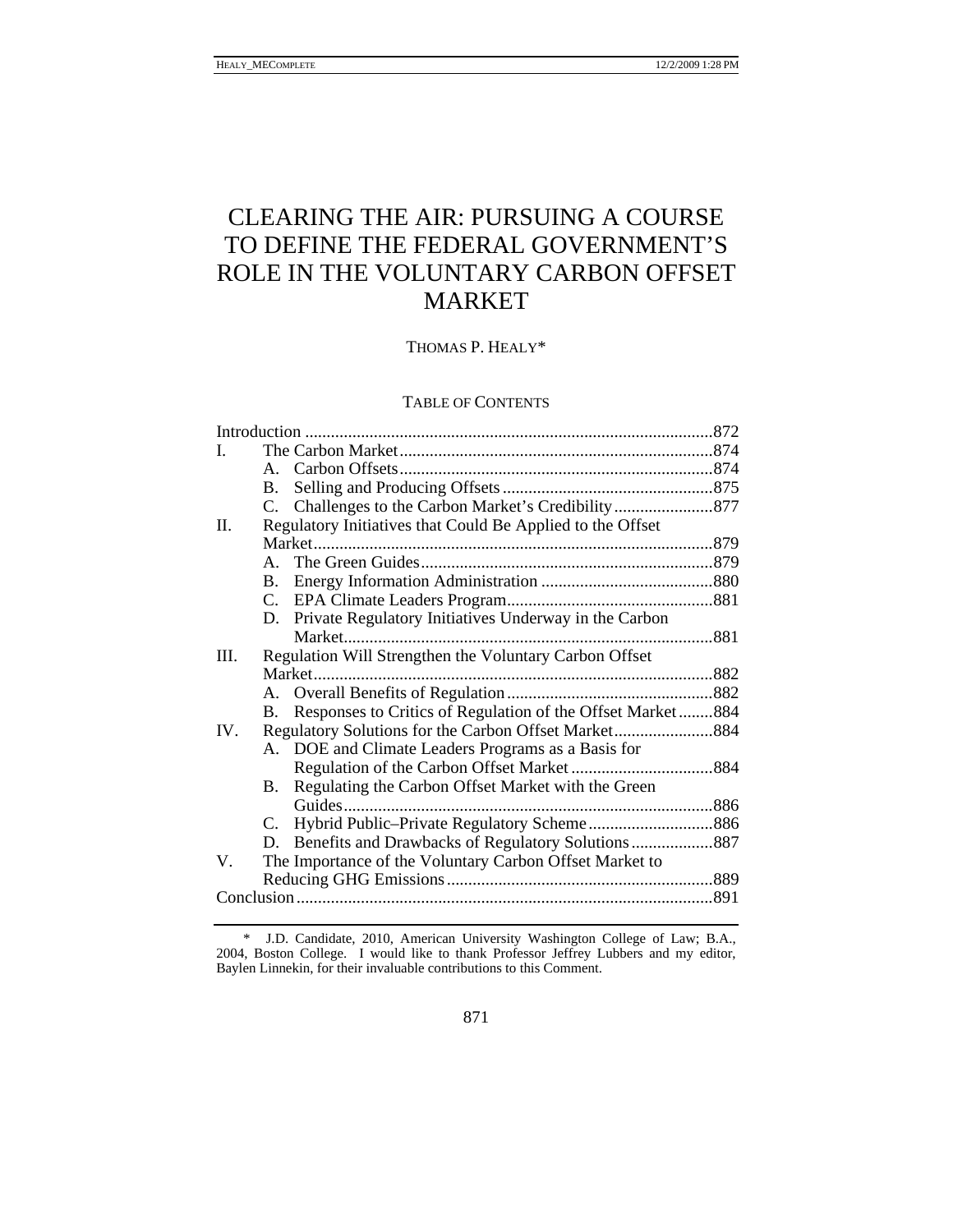#### **INTRODUCTION**

The carbon offset market grew out of the binding carbon-reduction commitments made by the Kyoto Protocol signatory nations.<sup>1</sup> The treaty requires signatories to establish emissions objectives for the five-year period starting in 2008 and ending in  $2012<sup>2</sup>$  The thirty-seven industrialized nations that are signatories to the treaty are required to reduce greenhouse gases (GHGs) by an average of 5% below 1990 levels starting in 2008. $3$  The Kyoto Protocol provides signatory nations flexibility in meeting GHG reduction targets. The carbon offset market is one of the tools that the signatory nations developed in order to meet those treaty obligations.<sup>4</sup> The carbon offset market works by matching a reduction in GHG emissions in one location with continuing emissions elsewhere.<sup>5</sup>

The carbon market in the United States is almost entirely unregulated, in contrast to the European carbon market, which is highly regulated as part of a mandatory GHG reduction program designed to achieve compliance with the Kyoto Protocol.<sup>6</sup> The United States has neither ratified the Kyoto Protocol nor made a binding commitment to reduce GHG emissions, so the use of carbon offsets in the United States is voluntary.<sup>7</sup> As a result,

2. PARKER, *supra* note 1.

 3. United Nations Framework Convention on Climate Change, Kyoto Protocol, http://unfccc.int/kyoto\_protocol/items/2830.php (last visited Oct. 28, 2009); UNITED NATIONS FRAMEWORK CONVENTION ON CLIMATE CHANGE, KYOTO PROTOCOL REFERENCE MANUAL ON ACCOUNTING OF EMISSIONS AND ASSIGNED AMOUNT 13 (2008), http://unfccc.int/resource/docs/publications/08\_unfccc\_kp\_ref\_manual.pdf.

4*. See* PARKER, *supra* note 1 (noting that the European Union's decision to adopt a carbon trading program in order to achieve compliance with Kyoto emissions reduction targets was based on the success of the emissions trading program used in the United States to control sulfur dioxide).

5*. See* Tseming Yang, *The Problem of Maintaining Emission "Caps" in Carbon Trading Programs Without Federal Government Involvement: A Brief Examination of the Chicago Climate Exchange and the Northeast Regional Greenhouse Gas Initiative*, 17 FORDHAM ENVTL. L. REV. 271, 272–74 (2006) (discussing how various cap-and-trade programs function).

6*. Compare* PARKER, *supra* note 1, at 3–10 (describing the highly regulated structure of the European Union carbon market), *with* U.S. GOV'T ACCOUNTABILITY OFFICE, CARBON OFFSETS: THE U.S. VOLUNTARY MARKET IS GROWING, BUT QUALITY ASSURANCE POSES CHALLENGES FOR MARKET PARTICIPANTS 19–23 (2008) [hereinafter GAO REPORT] (noting the federal government's limited oversight role in the voluntary carbon market).

7*. See* Jane Kay, *Paying to Absolve the Sin of Emissions; Consumers Snapping up Carbon Credits to Allay Their Guilt over Greenhouse Gases*, S.F. CHRON., Apr. 15, 2007, at A1 (explaining that the carbon market in the United States is voluntary because the United

<sup>1</sup>*. See* LARRY PARKER, CONG. RESEARCH SERV., CLIMATE CHANGE: THE EU EMISSIONS TRADING SCHEME (ETS) ENTERS KYOTO COMPLIANCE PHASE 1 (2008) (examining the development of the carbon offset market in the European Union). The Kyoto Protocol is followed by 184 countries. Afghanistan, Andorra, Brunei, Chad, Iraq, San Marino, Somalia, Taiwan, the United States, and Zimbabwe do not follow the Kyoto Protocol. *See* UNITED NATIONS, KYOTO PROTOCOL STATUS OF RATIFICATION (2009), http://unfccc.int/files/ kyoto\_protocol/status\_of\_ratification/application/pdf/kp\_ratification.pdf (listing countries that have ratified or approved the Kyoto Protocol).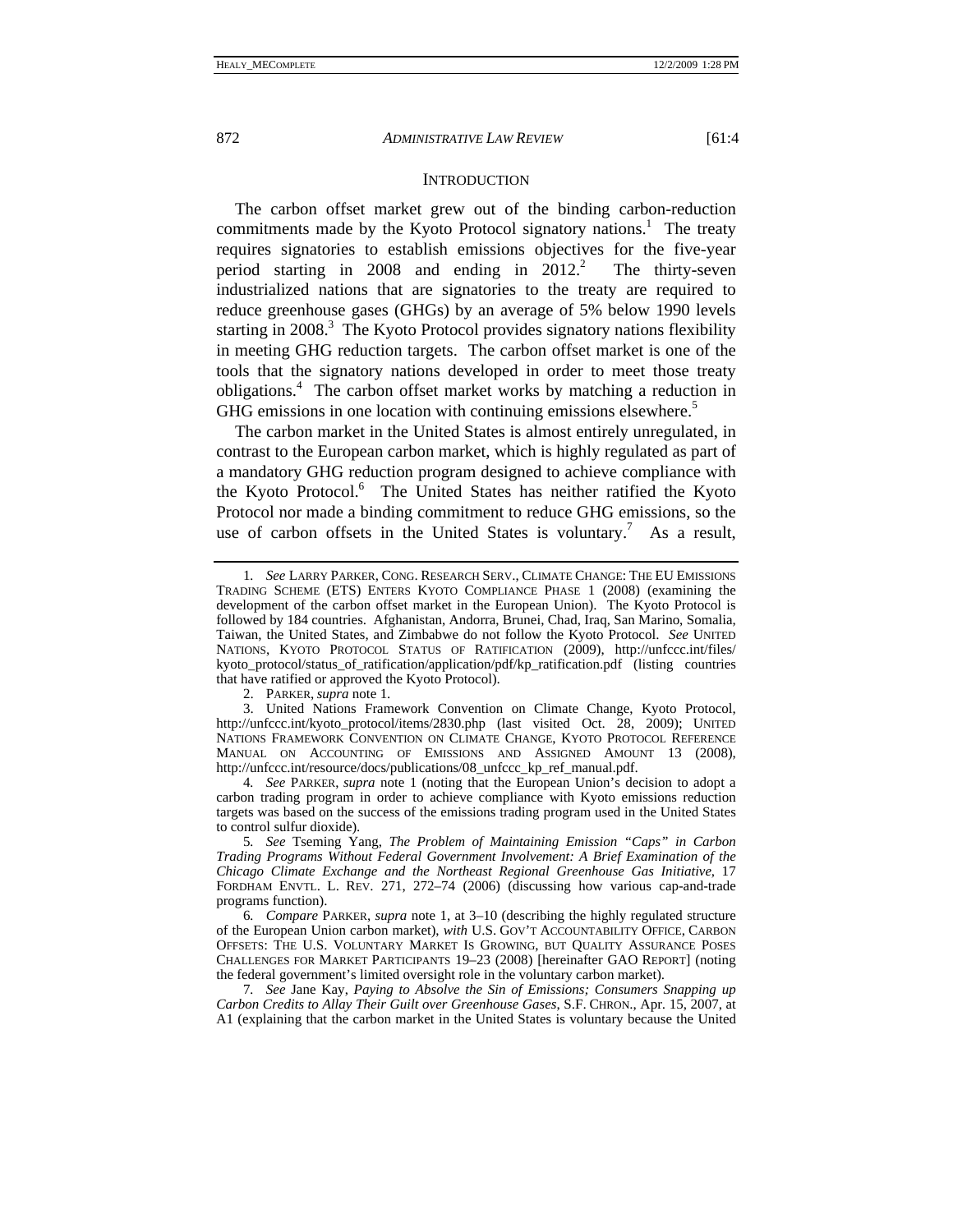consumers and businesses in the United States generally buy carbon offsets to prepare for future regulation, receive good publicity, and help the environment. One survey indicated that companies that are not seen as environmentally friendly will lose their market share, giving companies a strong incentive to purchase carbon offsets so they can claim carbon neutrality.<sup>8</sup> Companies also participate in the voluntary market in preparation for a future mandatory GHG emissions-reduction program, hoping that the offsets purchased today will be usable under a future emissions cap.<sup>9</sup> Additionally, many companies are working to reduce or offset their emissions on a voluntary basis because they hope that their actions will help mold future regulation.<sup>10</sup> The total value of the U.S. voluntary carbon market in 2008 was estimated to be \$705 million with 123.4 million tons of carbon dioxide  $(CO<sub>2</sub>)$  equivalent sold.<sup>11</sup> It is estimated that the size of the market will continue to increase in the coming vears. $^{12}$ 

This Comment will examine the consequences of the lack of regulations in the U.S. carbon offset market and discuss tools that federal agencies may use to regulate and strengthen certain aspects of the voluntary carbon offset market. Part I of this Comment examines the mechanics of the carbon offset market in the United States. Part II reviews the current statutory authority that allows the Federal Trade Commission, the Department of Energy, and the Environmental Protection Agency to issue regulations covering the voluntary carbon offset market. Part II also discusses private

States does not follow the Kyoto Protocol and there is no emissions cap in the United States).

<sup>8</sup>*. See* Andrea Billups, *FTC Reviews Rules to Keep Advertisers True 'Green*,*'* WASH. TIMES, Mar. 4, 2008, at A1, *available at*  http://www.washingtontimes.com/news/2008/mar/04/ftc-reviews-rules-to-keep-advertiserstrue-green (discussing a need for restrictions on false environmental marketing claims).

 <sup>9.</sup> ROSS W. GORTE & JONATHAN L. RAMSEUR, CONG. RESEARCH SERV., FOREST CARBON MARKETS: POTENTIAL AND DRAWBACKS 7 (2008).

<sup>10</sup>*. See* Miguel Bustillo, *A Shift to Green; Driven by Profit and the Opportunity to Shape Regulations, Major Corporations Are Backing Stronger Measures to Reduce Global Warming*, L.A. TIMES, June 12, 2005, at C1 (discussing corporate motives for advocating stricter GHG emissions regulation).

 <sup>11.</sup> KATHERINE HAMILTON ET AL., FORTIFYING THE FOUNDATION: STATE OF THE VOLUNTARY CARBON MARKETS 2009, at 6 (2009), http://ecosystemmarketplace.com/documents/cms\_documents/StateOfTheVoluntaryCarbon Markets\_2009.pdf. It is estimated that 28% of the offsets bought in the retail market were created by projects in the United States. *Id*. at 8. The exact value of the carbon market in the United States is unknown because the market lacks transparency. *See* GAO REPORT, *supra* note 6, at 13 (explaining the difficulty in determining which portion of the market the United States accounts for because transactions occur across international boundaries and are private).

<sup>12</sup>*. See* GAO REPORT, *supra* note 6, at 13 (explaining that exact growth projections for the carbon market in the United States are unknown, but the market is part of a world market that is expected to grow rapidly).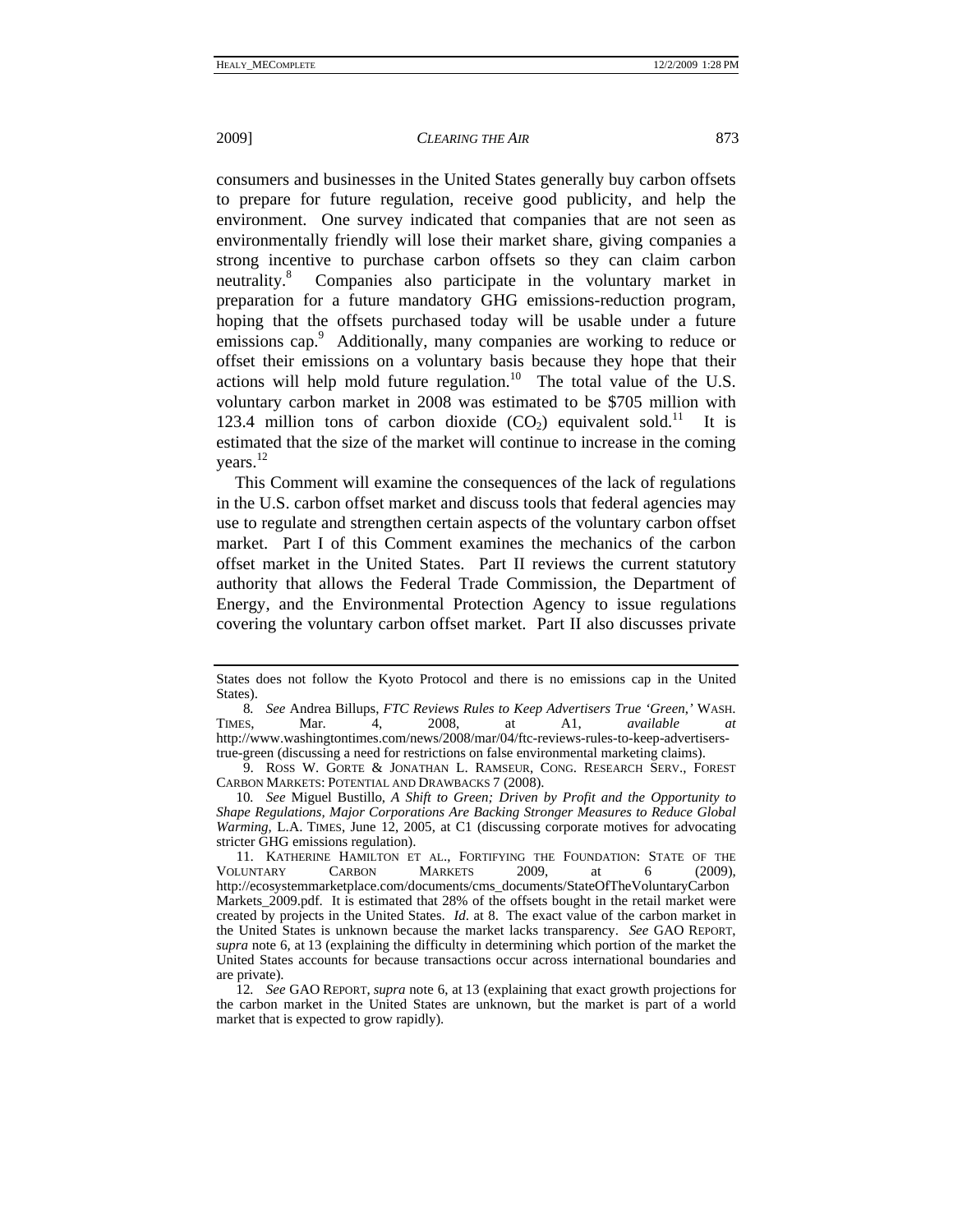regulatory options for the carbon offset market. Part III discusses how regulation could improve the functionality of the voluntary carbon market in the United States. Part IV examines possible regulatory solutions for the voluntary carbon offset market in the United States. Part V argues that a voluntary carbon offset market should be part of any legislative solution aimed at reducing GHGs. Finally, this Comment concludes that regulation of the voluntary carbon offset market is necessary for the market to make a meaningful contribution to reducing GHGs and preventing climate change.

## I. THE CARBON MARKET

## *A. Carbon Offsets*

A carbon offset is a measurable reduction or avoidance of GHG emissions.<sup>13</sup> Projects that provide carbon offsets generally fall into four categories: biological sequestration,<sup>14</sup> renewable energy projects, energy efficiency, and reduction of non- $CO<sub>2</sub>$  emissions from specific sources.<sup>15</sup>

Because carbon offsets represent something that is not physically tangible, the credibility of carbon offsets is important.<sup>16</sup> In order for an offset to be credible it must be "additional," "permanent," and only counted once.17 *Additional* means that the offset project would not have occurred without the funding provided by selling the offset.<sup>18</sup> Additionality is often

16*. See* Moises Velasquez-Manoff, *It's Tricky to Trap Carbon*, CHRISTIAN SCI. MONITOR (Boston), Jan. 10, 2007, at 13 (noting that it is difficult for consumers to evaluate quality because carbon offsets are an intangible commodity).

 <sup>13.</sup> JONATHAN L. RAMSEUR, CONG. RESEARCH SERV., VOLUNTARY CARBON OFFSETS: OVERVIEW AND ASSESSMENT 1 (2007).

 <sup>14.</sup> *Biological sequestration* refers to projects that use trees, plants, and soil to trap carbon, removing it from the Earth's atmosphere. Examples of biological sequestration projects include planting trees, preserving forest land, and using agricultural practices that reduce the amount of carbon released into the atmosphere. *Id.* at 4–5; *see also* Robert R. Nordhaus & Kyle W. Danish, *Assessing the Options for Designing a Mandatory U.S. Greenhouse Gas Reduction Program*, 32 B.C. ENVTL. AFF. L. REV. 97, 124–26 (2005) (suggesting a carbon-credits system that accounts for corporations' sequestration of GHGs).

<sup>15.</sup> Reduction of non- $CO<sub>2</sub>$  from specific sources refers to reductions from GHG emissions sources that are not generally controlled by law. These agricultural, industrial, and waste management sources emit methane, nitrous oxide, or hydrofluorocarbons as a byproduct of their operations. This category encompasses a wide variety of projects from methane flaring at landfills to the abatement of HFC-23 emissions during the production of refrigerants. *See* RAMSEUR, *supra* note 13, at 4–9 (explaining *additionality* and how this test can help avoid compensating industry actors who offset GHGs in the ordinary course of business).

<sup>17</sup>*. See* RAMSEUR, *supra* note 13, at 3–4 (outlining the factors that make an offset credible).

 <sup>18.</sup> The difficulty in determining additionality lies not in the definition but in creating a method to measure whether the project would have happened anyway. Market participants disagree as to whether additionality should be judged by performance benchmarks or on a case-by-case basis. *See* GAO REPORT, *supra* note 6, at 26–27 (describing eight different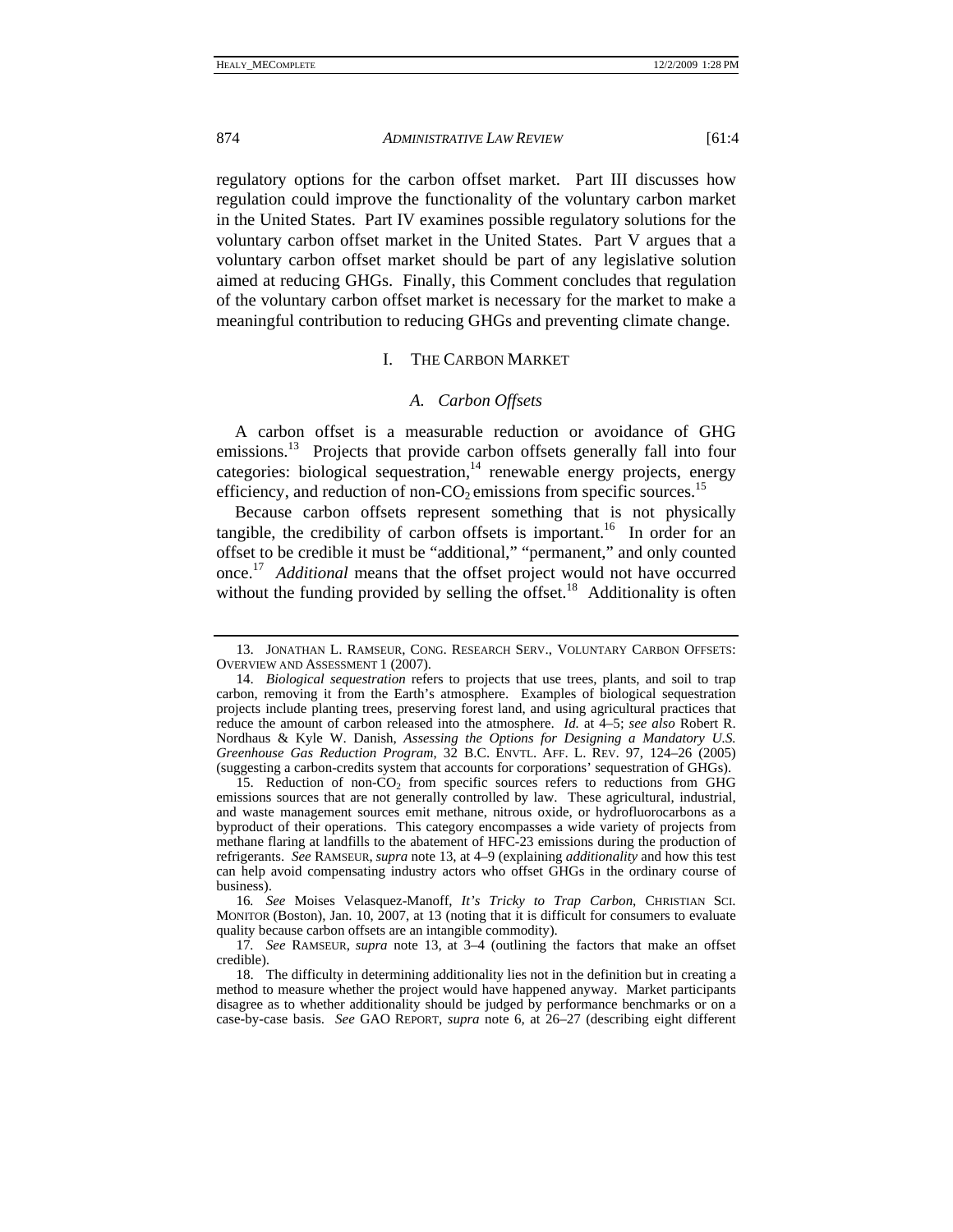hard to determine because, to a certain degree, it requires project developers and offset sellers to predict the future.<sup>19</sup> In the offset market context, *permanent* means that carbon will not be released into the atmosphere at a later date.<sup>20</sup> Finally, emissions reductions from offsets must only be counted once; otherwise, subsequent emissions are not actually offset because there are no corresponding reductions.<sup>21</sup>

# *B. Selling and Producing Offsets*

Both nonprofit and for-profit companies sell carbon offsets.<sup>22</sup> Companies usually sell offsets through their websites.<sup>23</sup> Some sellers have deals with travel websites such as Travelocity and Orbitz so that consumers can purchase offsets when booking a flight.<sup>24</sup> When purchasing carbon offsets, consumers often use carbon calculators on companies' websites to

standards that are used to judge additionality).As one commentator has noted, the low price of offsets prevents them from being truly additional because there is not enough of a financial incentive for providers to change their behavior. David A. Fahrenthold, *Value of U.S. House's Carbon Offsets Is Murky*, WASH. POST, Jan. 28, 2008, at A1. One thing that all commentators can agree on is that projects that are required by law are not additional. *See, e.g.*, RAMSEUR, *supra* note 13, at 1–2 (noting that GHG emissions reductions achieved as part of a mandatory GHG emissions-reduction program are not additional).

 <sup>19.</sup> Frequently, it is difficult for the project developers themselves to know what would have happened with the project if they did not get money from the offset market*. See* CLEAN AIR COOL PLANET, A CONSUMER'S GUIDE TO RETAIL CARBON OFFSET PROVIDERS 4 ed., 2006), http://www.cleanaircoolplanet.org/ConsumersGuidetoCarbonOffsets.pdf (discussing the problems inherent in determining additionality); *see also* Fahrenthold, *supra* note 18 (giving examples of projects with dubious additionality characteristics where the sellers were uncertain of whether the project would have gone forward without the offset funding).

 <sup>20.</sup> Offset projects that sequester carbon by planting trees raise the largest permanence concerns. The trees might later die, be cut down, or burn down, thereby re-releasing the CO2 into the atmosphere. *See* GORTE & RAMSEUR, *supra* note 9, at 17–18 (discussing permanence concerns posed by forestry-related biological sequestration projects). One example of the problems inherent in forestry-related sequestration is that in 2003, Coldplay planted 10,000 mango trees to offset the carbon emissions of their world tour, but then the trees died due to neglect. Barbara De Lollis, *Can You Be Traveling Green by Buying Offsets?*, USA TODAY, Mar. 2, 2007, http://www.usatoday.com/money/industries/energy/2007-03-02-offsets-usat\_x.htm.

 <sup>21.</sup> RAMSEUR, *supra* note 13, at 3. Some commentators are concerned about double counting because very few offset retailers use registries to track the offsets they sell. *See*  discussion *infra* Part II.C.

 <sup>22.</sup> According to the Government Accountability Office (GAO), 210 organizations and corporations provide offsets, eighty-seven of which are based in the United States. GAO REPORT, *supra* note 6, at 10. Offset providers include project developers that sell their offsets directly to consumers, wholesalers that sell in bulk, and intermediaries that match project developers with consumers. *Id*. *See generally* CLEAN AIR COOL PLANET, *supra* note 19 (grading various carbon offset sellers).

<sup>23</sup>*. See* CLEAN AIR COOL PLANET, *supra* note 19, at 1–2 (discussing the Internet market for offsets consumers).

<sup>24</sup>*. See* De Lollis, *supra* note 20 (discussing deals between offset sellers and travel sites).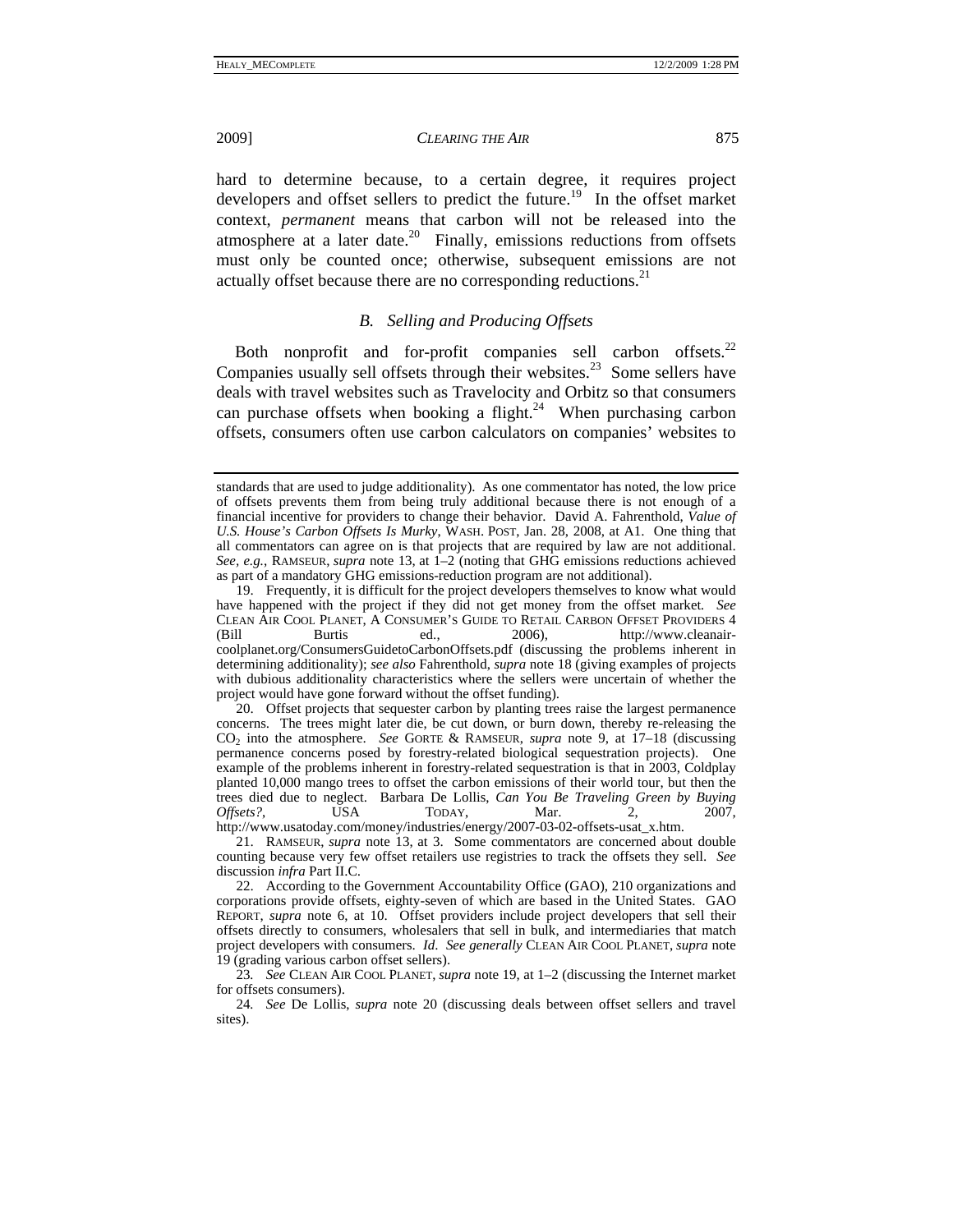calculate their emissions and then purchase corresponding amounts of offsets.<sup>25</sup> The factors that the calculators take into account in estimating an individual's GHG emissions, however, are often not disclosed, leaving consumers with no metric to compare them.<sup>26</sup>

Offsets are produced either by sponsoring projects that reduce GHG emissions directly or by intermediaries that buy offsets from producers and package them for resale.<sup>27</sup> Offsets created by intermediaries are called pooled carbon commodities.<sup>28</sup> Selling pooled carbon commodities, however, raises concerns about additionality<sup>29</sup> and transparency<sup>30</sup> similar to concerns about offsets that come from a single project.

The first step in measuring the reduction in GHG emissions achieved by an offset project is to make a baseline determination of what the emissions would have been without the project.<sup>31</sup> The baseline determination is the point from which the offset producer measures the amount of GHG emissions avoided by the project.<sup>32</sup> An accurate baseline determination is important because if offset sellers overestimate the baselines, they can claim more offsets than they actually generate. This practice would allow sellers to sell offsets for GHG emissions that were not reduced, raising the same concerns as double counting.<sup>33</sup>

Offsets are often sold before the project is completed in order to raise money for the project.<sup>34</sup> A debate currently exists among market

 28. Pooled carbon commodities include Renewable Energy Certificates (RECs), which represent GHG emissions reductions achieved during electrical generation, and Carbon Financial Instruments (CFIs), which are the emissions reduction credits traded on the Chicago Climate Exchange (CCX). *Id.* at 11–13.

 29. The only additionality requirement of an REC is that the project not be required by law. Often, REC projects develop for reasons entirely independent of the funds from selling the resulting credits. *Id.* at 11.

 30. The CCX is a private market, and CCX protocols for offset projects are not made publicly available. *Id.* at 13. Because protocols for offsets are unavailable, it is difficult to judge the quality of the resulting offsets. *Id.*; *see also* David A. Fahrenthold & Steven Mufson, *Cost of Saving the Climate Meets Real-World Hurdles*, WASH. POST, Aug. 16, 2007, at A1 (reporting the difficulty in tracking consumer funds used to purchase wholesale offsets).

31. *See* RAMSEUR, *supra* note 13, at 3.

 32. The baseline determination is also often referred to as the "business-as-usual" scenario. *Id.*

33*. See id.* (explaining that project developers have an incentive to overestimate the baseline because a high baseline determination means more offsets can be sold).

<sup>25</sup>*. See* Kay, *supra* note 7 (explaining how carbon calculators estimate a person's GHG emissions).

<sup>26</sup>*. See* Michael P. Vandenbergh & Anne C. Steinemann, *The Carbon-Neutral Individual*, 82 N.Y.U. L. REV. 1673, 1736 (2007) (arguing that the government should encourage the carbon offset industry to develop and enforce private standards governing carbon calculators).

<sup>27</sup>*. See* CLEAN AIR COOL PLANET, *supra* note 19, at 13 (explaining how the intermediary carbon market functions).

<sup>34</sup>*. See* CLEAN AIR COOL PLANET, *supra* note 19, at 6 (noting that companies may be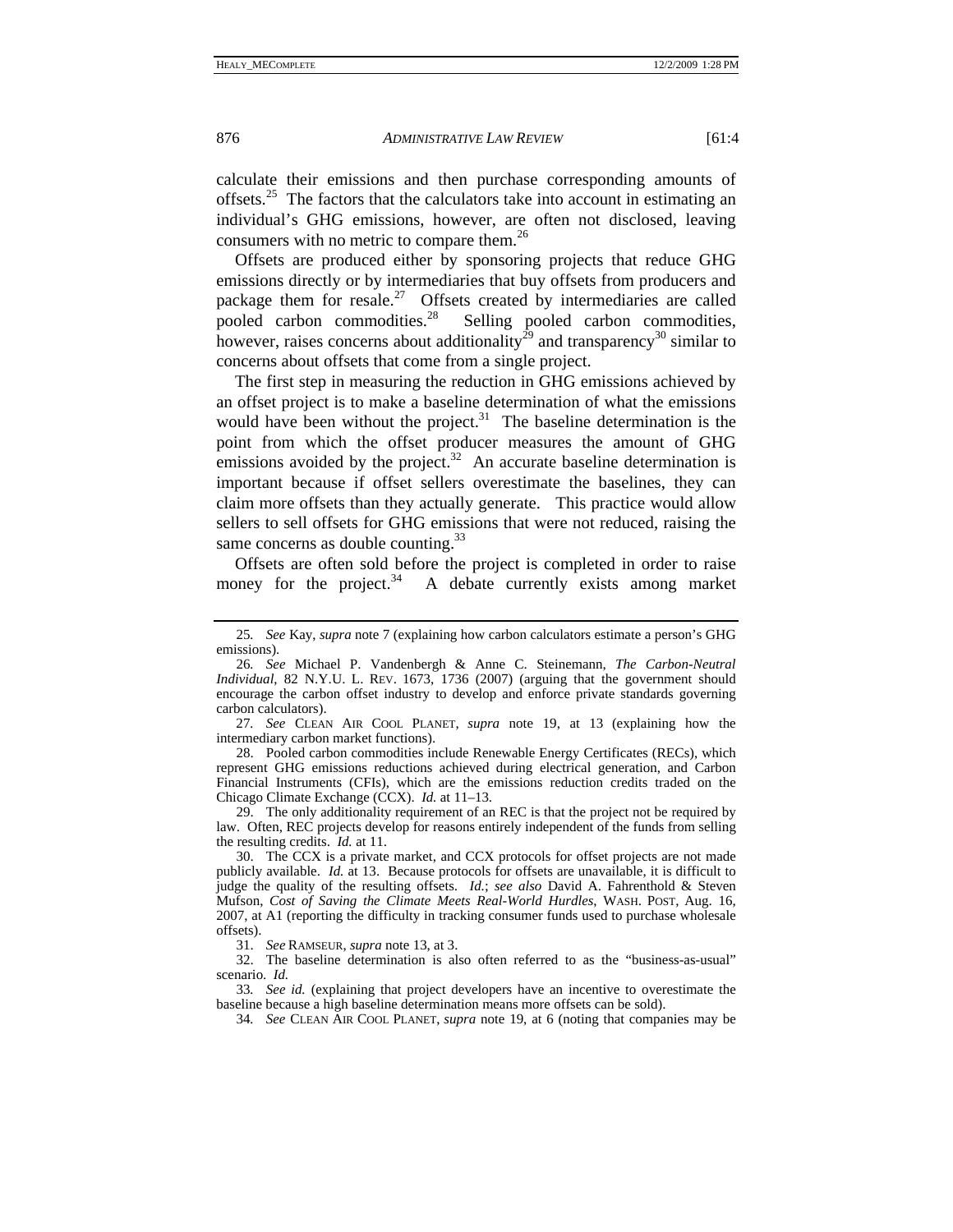2009] *CLEARING THE AIR* 877

participants as to how to properly discount offsets being sold for future projects and whether future offsets should be sold at all.<sup>35</sup> Sellers face a challenge because project developers do not want to proceed with projects without guarantees that the resulting offsets will be sold, and consumers do not want to buy offsets created in the future.<sup>36</sup> Offsets sold before the project is completed might not be realized.<sup>37</sup> The risk that future offsets will not materialize can be mitigated if sellers properly discount their offsets.<sup>38</sup>

## *C. Challenges to the Carbon Market's Credibility*

Many offset sellers provide little or no transaction-specific information about offset projects, standards used to determine emissions reductions, or criteria for judging additionality.<sup>39</sup> As a result, consumers entering the carbon offset market face the difficult task of gathering information by which to judge offsets on their own. Unfortunately, this additional step in purchasing offsets may discourage consumers from market participation.<sup>40</sup> Information provided by retailers is very important to the credibility of the market because physical verification by consumers is difficult and cost prohibitive. $41$ 

Presenting an additional challenge, very few offset sellers use registries to ensure that offsets are retired after they are sold; thus no mechanism prevents sellers from double counting offsets.<sup> $42$ </sup> Even though some of the

reluctant to pursue offset projects without a guarantee that they will be able to sell the resulting offsets).

<sup>35</sup>*. See* GAO REPORT, *supra* note 6, at 28–29 (discussing concerns of market participants about projects using future value accounting practices).

<sup>36</sup>*. See* CLEAN AIR COOL PLANET, *supra* note 19, at 6 (discussing the challenges presented by selling future offsets).

<sup>37</sup>*. Id.*

 <sup>38.</sup> By keeping some of the offsets expected to result from a project in reserve as a hedge in case all of the anticipated offsets are not achieved, project developers can ensure that consumers get all of the offsets for which they pay. *See id.* (discussing ways that sellers can mitigate the risk that future offsets sold to consumers will not occur).

<sup>39</sup>*.* Some offset sellers provide general information regarding the characteristics used to evaluate offset projects. It is often difficult, however, for consumers to link their purchase to a specific project. *See* GAO REPORT, *supra* note 6, at 29–31 (examining information posted on offset sellers' websites and provided to consumers).

<sup>40</sup>*. See* John Simerman, *Following the Carbon Footprints; Skepticism Greets Firms that Promise Offsets*, CONTRA COSTA TIMES, Feb. 5, 2008, at A1 (noting the difficulty that consumers face when tracing an offset to a specific project or determining whether an offset was additional).

<sup>41</sup>*. See* CLEAN AIR COOL PLANET, *supra* note 19, at 9 (listing types of information that would be useful to consumers in assessing the quality of carbon offsets); *see also*  Velasquez-Manoff, *supra* note 16, at 13 (noting the lack of a meaningful certification or monitoring system for offsets).

<sup>42</sup>*. See* GAO REPORT, *supra* note 6, at 28 (noting that a single registry would foster transparency in the marketplace and prevent double counting).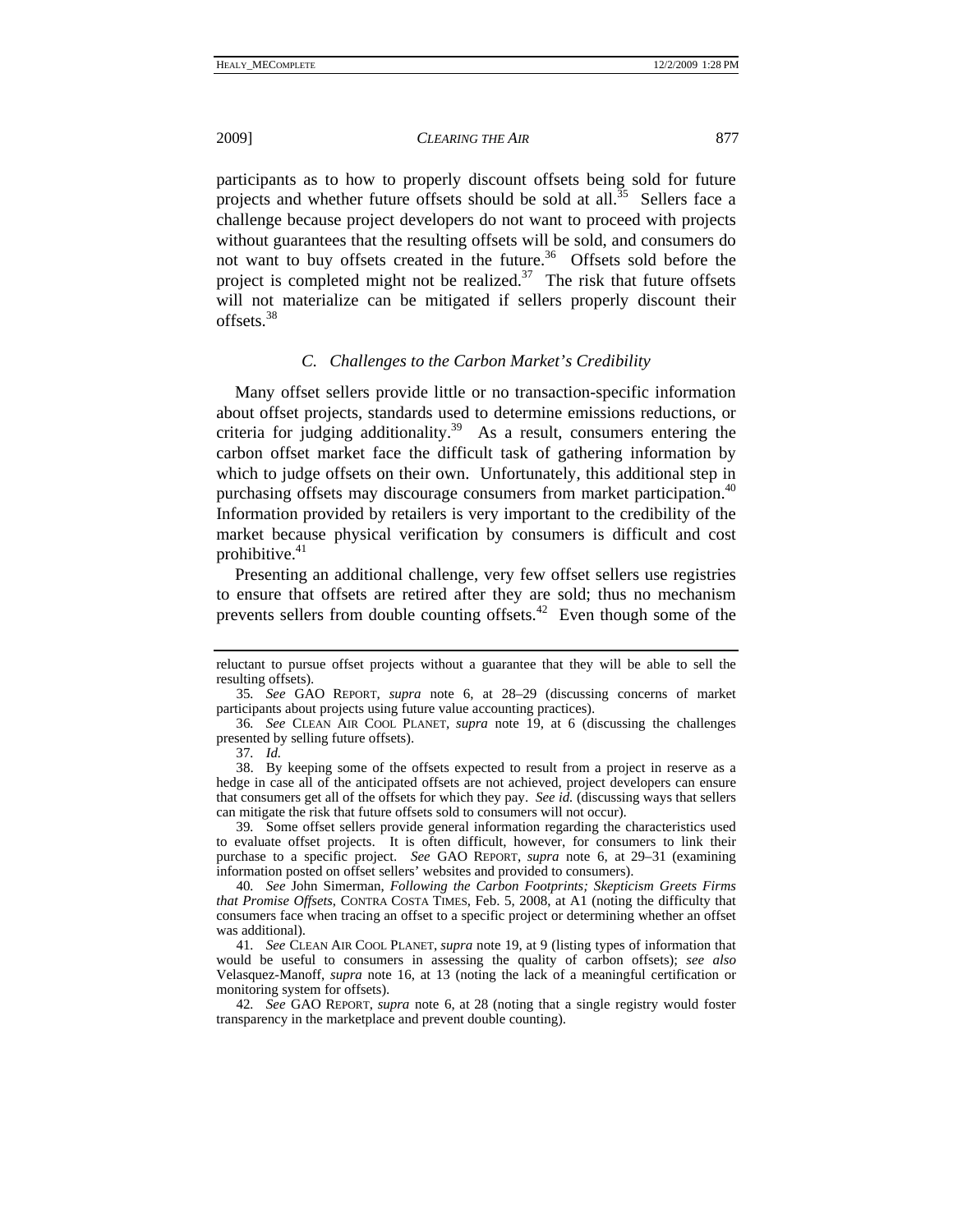firms offering offsets use a registry, no single registry allows consumers and sellers to track offsets across the market.<sup>43</sup>

Some offset providers use third parties to verify emissions reductions and the method for calculating the baseline, but the lack of reliable standards renders third-party verification unreliable.<sup>44</sup> The problems with third-party verification together with double counting opportunities and the general dearth of information about projects raise concerns as to whether consumers who purchase carbon offsets are getting anything at all.<sup>45</sup>

Due to the limited federal regulation of the carbon market in the United States, consumers must rely mostly on state antifraud laws for protection.<sup>46</sup> The lack of federal regulation is also problematic because there is no consensus among market actors as to what constitutes an offset and, therefore, which projects provide meaningful reductions in GHG emissions.<sup>47</sup> This dearth of uniform standards makes proving fraud difficult.<sup>48</sup> Further, because there is no single agency with centralized regulatory responsibility, various federal agencies split the limited oversight duties.<sup>49</sup>

Nonprofits, environmental advocacy groups, and state governments have developed standards to verify offset projects to compensate for the lack of

<sup>43</sup>*. See id.* (discussing the lack of communication among registries, which makes it difficult for consumers to determine the quality of offsets).

<sup>44</sup>*. See* De Lollis, *supra* note 20 (reporting that even with third-party verification, questions can remain about an offset's quality).

<sup>45</sup>*. See* Fahrenthold & Mufson, *supra* note 30 (reporting that the lack of regulation makes it difficult for consumers to know what they are getting when they purchase offsets); *see also* Editorial, *The Pardoner's Tale*, WASH. TIMES, Apr. 28, 2007, at A12 (attacking the credibility of offsets).

 <sup>46.</sup> GAO REPORT, *supra* note 6, at 19. State regulation of GHG emissions is generally not perceived to be as effective as federal regulation. State regulation has limited effectiveness because states often have limited enforcement resources, lack authority to implement economy-wide policies, and differing state policies can lead to an unpredictable environment for regulated industries. State regulation can also trigger a race to the bottom where industries shift from highly regulated states to those with less regulation. *See* Randall S. Abate, *Kyoto or Not, Here We Come: The Promise and Perils of the Piecemeal Approach to Climate Change Regulation in the United States*, 15 CORNELL J.L. & PUB. POL'Y 369, 385–86 (2006) (examining the benefits and drawbacks of state and local regulation).

<sup>47</sup>*. See* Jennifer Woods, Comment, *Of Selling the Environment—Buyer Beware? An Evaluation of the Proposed F.T.C. Green Guides Revisions*, 21 LOY. CONSUMER L. REV. 75, 85–87 (2008) (discussing the lack of reliable standards by which to judge additionality and evaluate whether projects actually have an environmental benefit); *see also* GAO REPORT, *supra* note 6, at 26 (noting the disagreement between market participants over what methods should be used to determine whether a project is additional).

<sup>48</sup>*. See* Chris Welsch, *Pay as You Go: A Traveler's Guide to Going Green: Simple Choices First, Complicated Offsets Last*, STAR TRIB. (Minneapolis), Apr. 27, 2008, at 16 (noting that since the marketplace lacks standards, it is easy to sell questionable offsets without committing fraud).

<sup>49</sup>*. See* GAO REPORT, *supra* note 6, at 19–23 (discussing the role that federal agencies play in the voluntary carbon offset market).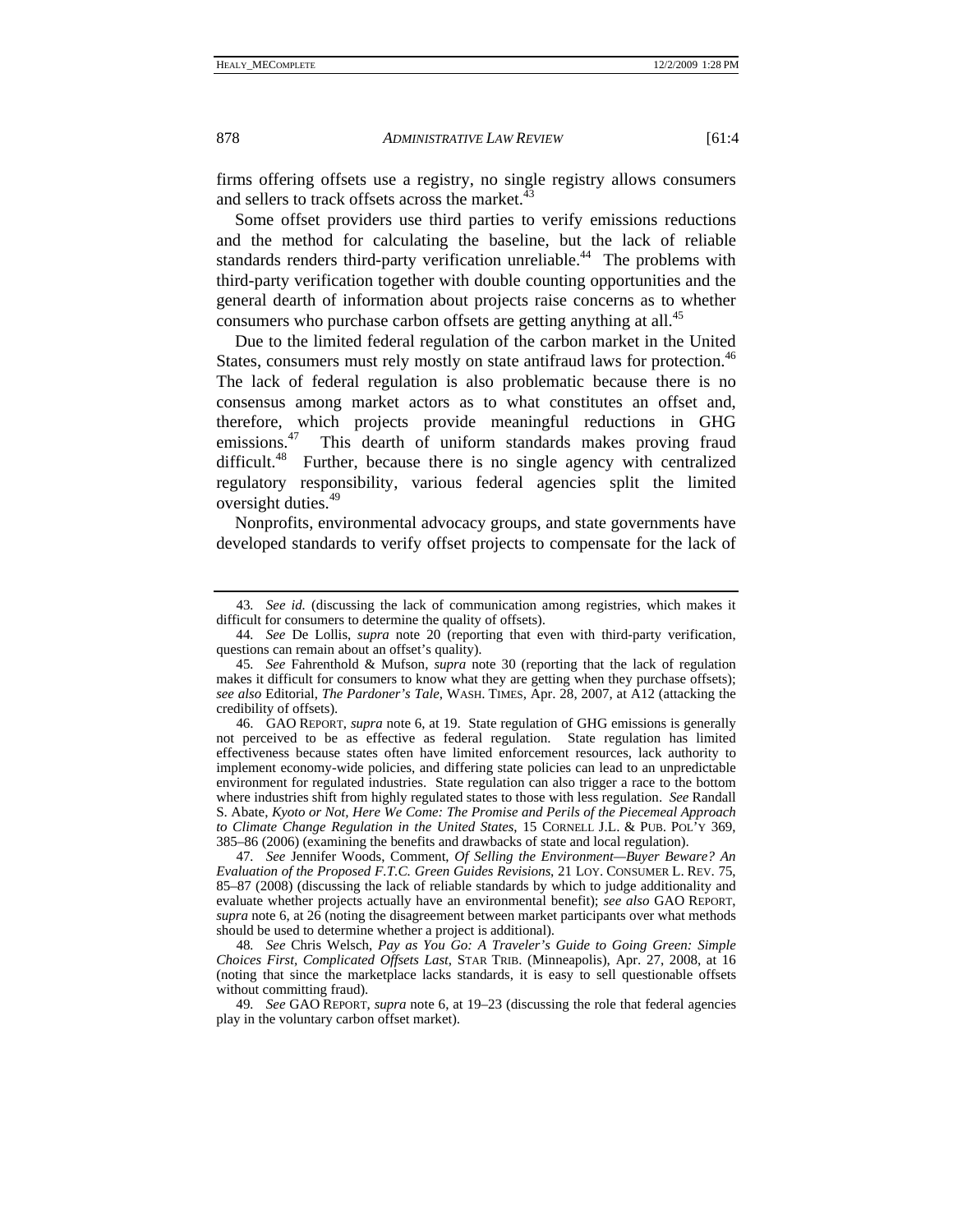attention from federal regulators, among other reasons.<sup>50</sup> This fragmented approach to regulation has its own drawbacks, however. First, multiple verification standards cause confusion among both buyers and sellers as to which standards are the most credible.<sup>51</sup> Second, voluntary standards reflect the bias of the group developing them.<sup>52</sup> Third, standards have divergent criteria because no consensus exists among market participants as to what constitutes an offset.<sup>53</sup> Finally, some of these standards include costly reviews that are not viable for small projects.<sup>54</sup>

# II. REGULATORY INITIATIVES THAT COULD BE APPLIED TO THE OFFSET **MARKET**

## *A. The Green Guides*

The Federal Trade Commission (FTC) publishes a set of guidelines, called Green Guides, for companies making environmental claims.<sup>55</sup> These guidelines outline the requirements for avoiding deceptive marketing practices.56 Compliance with the Green Guides is voluntary, but companies that violate the recommendations may be subject to enforcement action by the FTC.<sup>57</sup> The Green Guides, which were last updated in 1998, do not currently address carbon offsets.<sup>58</sup> The FTC is conducting a regulatory

51*. See* GAO REPORT, *supra* note 6, at 27–28 (noting that the proliferation of standards governing offsets raises questions about offset quality). Some companies are advocating for greater federal GHG emissions regulation because they fear inconsistent state and local regulations will increase the cost of compliance. Bustillo, *supra* note 10.

52*. See* Takacs, *supra* note 50, at 79–80 (noting that certification standards for offset projects written by nonprofits reflect the groups' policy goals).

53*. See* GAO REPORT, *supra* note 6, at 26–27 (describing standards for testing additionality and how they differ).

 54. In order to comply with the Gold Standard, a project must go through the Kyoto Protocol's Clean Development Mechanism (CDM) certification process, which entails substantial costs. *See* CLEAN AIR COOL PLANET, *supra* note 19, at 12 (discussing the problems with current offset standards and why project sponsors may not want to undergo the cost of certification).

55*. See* 16 C.F.R. § 260.1 (2009) (stating that the Green Guides apply § 5 of the FTC Act to environmental advertising and marketing practices).

56*. Id.* § 260.2.

57*. Id.*

58. GAO REPORT, *supra* note 6, at 22.

<sup>50</sup>*. See* David Takacs, *Carbon into Gold: Forest Carbon Offsets, Climate Change Adaptation, and International Law*, 15 HASTINGS W.-NW. J. ENVTL. L. & POL'Y 39, 77–81 (2009) (reporting that nongovernmental organizations are developing offset certification standards because they are concerned about the effects of offset projects on local populations in the developing world); *see also* Sarah Jane Tribble, *Getting Smart About Buying Carbon Offsetting*, SAN JOSE MERCURY NEWS, Aug. 26, 2007, at 1E (reporting efforts by California to develop a registry to track carbon offsets); Vandenbergh & Steinemann, *supra* note 26, at 1736–37 (arguing that the federal government should encourage private organizations that are developing certification standards in order to enhance the legitimacy of the carbon offset market).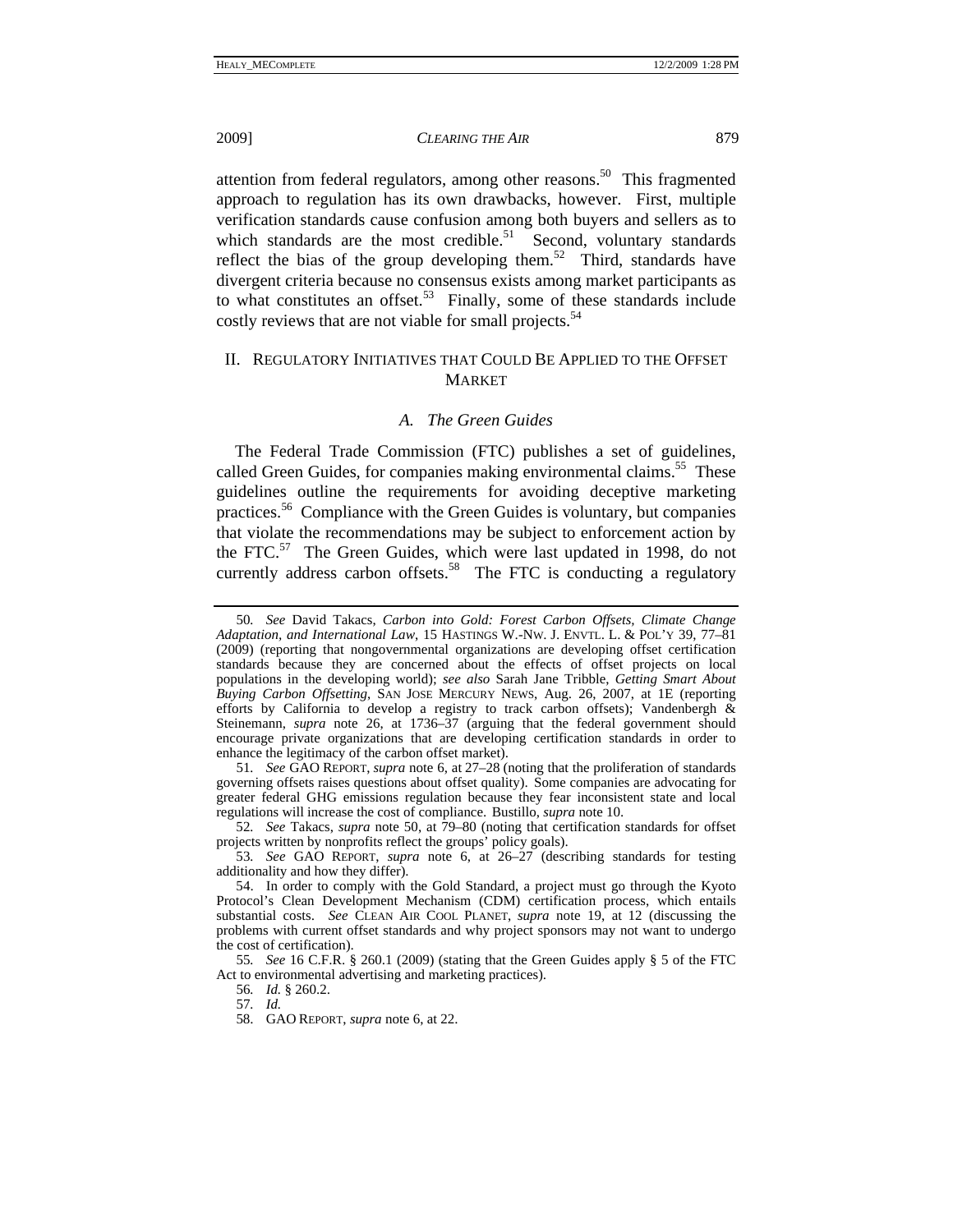review of the Green Guides with the goal of issuing a new set of Green Guides in  $2009$ .<sup>59</sup>

## *B. Energy Information Administration*

Under the Energy Policy Act of 1992, the Department of Energy (DOE) has the authority to establish guidelines for voluntary emissions reporting.<sup>60</sup> DOE has also created a program for voluntary reporting of estimates of GHG emissions reduction and sequestration.<sup>61</sup> DOE exercised this authority by establishing guidelines for reporting emissions through its Voluntary Reporting of Greenhouse Gases Program.<sup>62</sup> Under the guidelines, organizations and individuals can decide to either report or register emissions reductions.63

The benefit of registering emissions versus reporting them is that the registering organization will receive credit under a mandatory emissions reduction scheme in the event that Congress chooses to recognize early action. $64$  An organization can choose to report emissions either on a single source<sup>65</sup> or an entity-wide basis.<sup>66</sup> If an organization wishes to register emissions reductions, it must submit an emissions inventory of all GHGemitting sources.<sup>67</sup> Organizations registering emissions reductions must measure these reductions using methods prescribed and rated by the Energy Information Agency  $(EIA)$ .<sup>68</sup> EIA then reviews the submissions and certifies that the emission reductions were calculated using an acceptable method. $69$ 

<sup>59</sup>*.* The FTC is considering including standards for marketing offsets in the forthcoming version of Green Guides*. FTC Examines Green Building, New Green Guides "Definitely" in 2009*, ENVTL. LEADER, July 16, 2008, http://www.environmentalleader.com/2008/07/16/ftc-examines-green-building-new-greenguides-definitely-in-2009.

<sup>60</sup>*. See* 42 U.S.C. § 13385 (2006) (directing the Secretary of Energy to issue guidelines for voluntary reporting of information on GHG emissions and GHG emissions reductions).

<sup>61</sup>*.* GORTE & RAMSEUR, *supra* note 9, at 9.

 <sup>62.</sup> GAO REPORT, *supra* note 6, at 21.

<sup>63</sup>*. See* 10 C.F.R. § 300.1 (2009) (outlining the requirements for reporting and registering emissions reductions).

<sup>64</sup>*. See id.* § 300.12 ("EIA will notify the entity that reductions meeting these requirements have been credited to the entity as 'registered reductions' which can be held by the reporting entity for use (including transfer to other entities) in the event a future program that recognizes such reductions is enacted into law.").

<sup>65</sup>*. See id.* § 300.2 (defining a source as "any land, facility, process, vehicle, or activity" that emits GHGs).

<sup>66</sup>*. Id.* § 300.1(b)(4). An entity is any business that operates and emits GHGs in the United States. *Id.* § 300.2.

<sup>67</sup>*. Id.* § 300.1.

<sup>68</sup>*. Id.* § 300.6.

<sup>69</sup>*. Id.*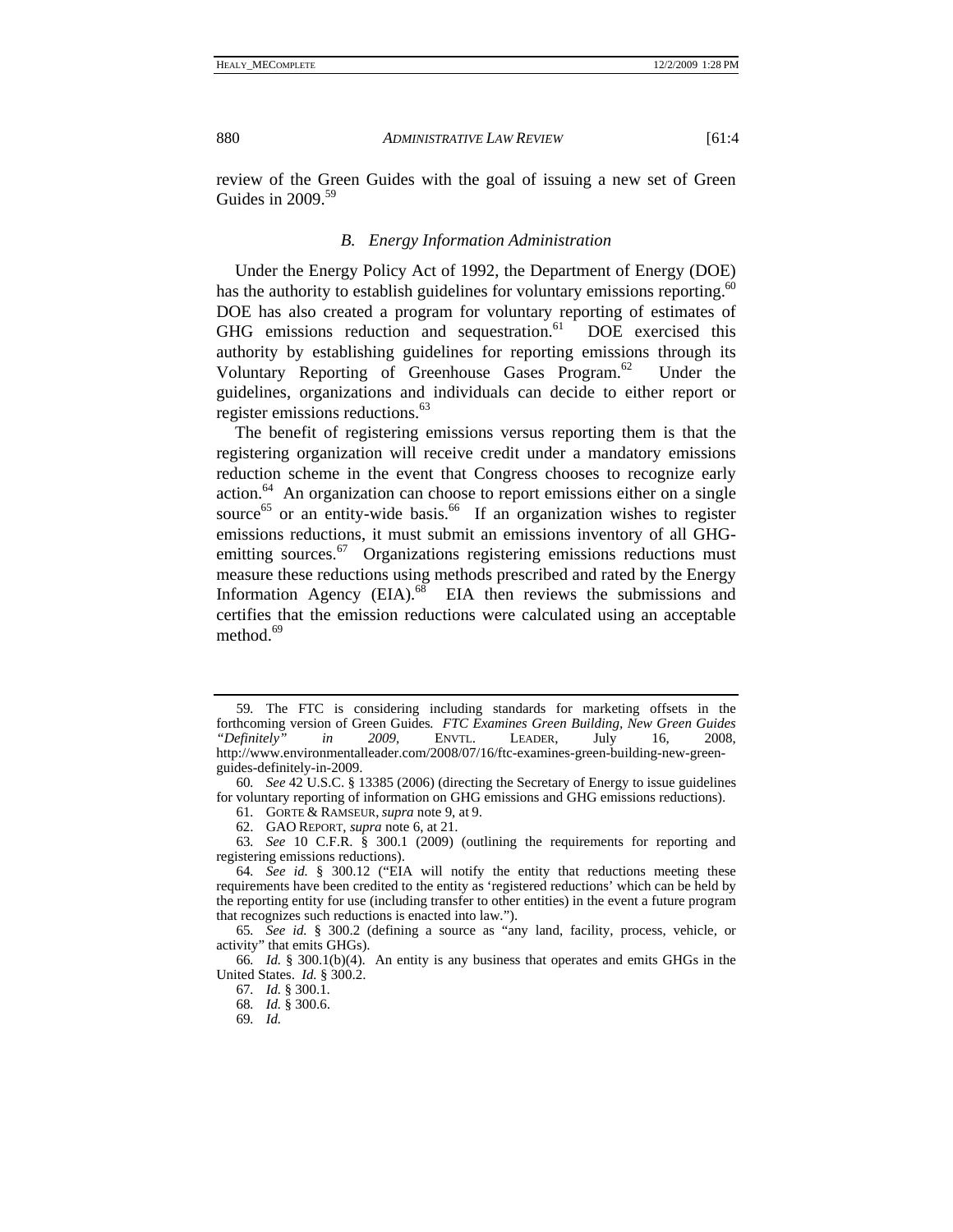#### *C. EPA Climate Leaders Program*

The Environmental Protection Agency's (EPA's) Climate Leaders program is a partnership between the EPA and individual businesses, designed to assist companies in finding ways to cut their GHG emissions.<sup>70</sup> The Climate Leaders program helps companies use offsets to reach their GHG reduction goals. $^{71}$  The program allows companies to develop their own offsets or to purchase them.<sup>72</sup> In order for the companies to use offsets toward reaching their GHG reduction goals, the offsets must meet the Climate Leaders program's verification requirements.<sup>73</sup> Additionally, the EPA has developed accounting techniques that verify emissions reductions for a wide variety of offset projects.<sup>74</sup>

#### *D. Private Regulatory Initiatives Underway in the Carbon Market*

The Chicago Climate Exchange (CCX) is a carbon exchange comprised of members who have voluntarily made binding commitments to reducing GHG emissions.75 The CCX functions like a traditional cap-and-trade program,76 and it uses a registry to track offsets purchased and sold on the Exchange.77 Nonmembers can register offset projects with the CCX or purchase credits to sell to consumers.<sup>78</sup> All projects that produce carbon

the EIA's guidelines for tracking and reporting reductions in GHG emissions).

78*. Id.*

<sup>70</sup>*.* EPA, CLIMATE LEADERS: SETTING THE STANDARD IN GREENHOUSE GAS MANAGEMENT (2009), http://www.epa.gov/stateply/documents/brochure.pdf.

 <sup>71.</sup> GAO REPORT, *supra* note 6, at 22.

<sup>72</sup>*. Id.*

 <sup>73.</sup> In order for offsets to be credible under the Climate Leaders program, the offsets must be real, additional, permanent, and verifiable. *Id.*; *accord* EPA, CLIMATE LEADERS OFFSET MODULE OVERVIEW 1-4 (2009), http://www.epa.gov/stateply/documents/resources/OffsetProgramOverview.pdf (stating Climate Leaders' requirements for using offsets to achieve GHG reduction goals).

 <sup>74.</sup> The standards that the Environmental Protection Agency (EPA) uses to verify offsets differ from those used by the Energy Information Agency (EIA). The EPA standards are project-based, meaning that the different standards apply to different categories of offset projects. Also, the EPA guidelines are offset-specific while the EIA guidelines leave more choice as to how the organization wants to measure the emissions reductions. *Compare*  EPA, *supra* note 73, at app. A (EPA's offset accounting methodologies), *with* U.S. DEP'T OF ENERGY, TECHNICAL GUIDELINES VOLUNTARY REPORTING OF GREENHOUSE GASES (1605(b)) PROGRAM 252–56 (2007), http://www.eia.doe.gov/oiaf/1605/January2007\_1605bTechnicalGuidelines.pdf (outlining

 <sup>75.</sup> The CCX rules provide for fines and punitive sanctions if members fail to meet their reduction targets or purchase allowances to offset emissions. *See* Yang, *supra* note 5, at 277–78 (arguing that commitments made by CCX members are enforceable through private contract law).

 <sup>76.</sup> CCX members can meet their reduction commitments either by reducing emissions directly or by buying emissions credits in the exchange. The CCX, however, imposes limits on the purchase of offsets to meet reductions targets. *Id.* at 276.

 <sup>77.</sup> GAO REPORT, *supra* note 6, at 5.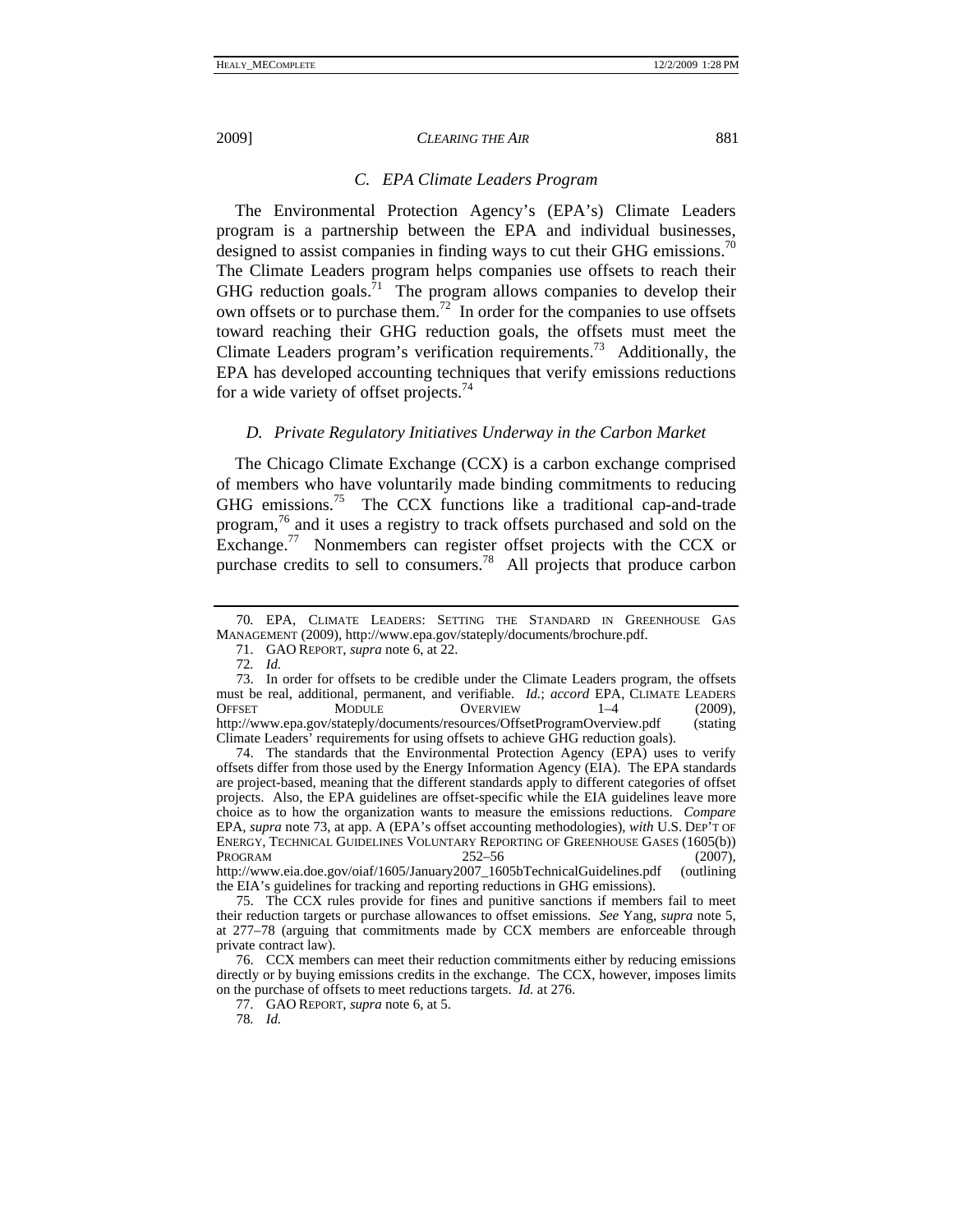reduction credits for the CCX must undergo third-party verification.<sup>79</sup> The Commodity Futures Trading Commission has limited oversight of the CCX because the CCX operates as an Exempt Commercial Market.<sup>80</sup>

Nonprofit groups have also developed standards to certify offset projects.<sup>81</sup> Some experts consider offset projects following these standards to be high quality because following a third-party standard signals the project's commitment to consumers.<sup>82</sup> No one set of voluntary third-party guidelines has emerged as a market leader, though, and many offset retailers do not adhere to third-party standards. $83$ 

## III. REGULATION WILL STRENGTHEN THE VOLUNTARY CARBON OFFSET MARKET

## *A. Overall Benefits of Regulation*

As noted in Part III, the carbon offset market can be regulated through direct regulation, voluntary programs, or private standards and agreements. Regardless of the method used, regulation will strengthen the carbon offset market in the United States. Regulation will benefit the voluntary carbon market through increased credibility.<sup>84</sup> Regulation will also translate into increased consumer confidence because consumers will know what they are buying.85 This confidence, in turn, will translate into higher prices for carbon offsets through increased participation in the market and increased demand from consumers who have demonstrated that they are willing to

<sup>79</sup>*. Id*.

 <sup>80.</sup> Exempt Commercial Markets (ECMs) may only trade in exempt commodities, which include emissions allowances. Participants in ECMs generally must be large, sophisticated traders with market experience. *Id.* at 19; *see also* 7 U.S.C. § 2(a) (2006) (defining the jurisdiction of the Commodity Futures Trading Commission).

<sup>81</sup>*. See generally* Takacs, *supra* note 50, at 77–81 (discussing various carbon offset certification standards developed by nonprofits).

<sup>82</sup>*. See id.* at 78 (noting that project developers believe that using third-party certification standards will lead to credible offsets); *see also* CLEAN AIR COOL PLANET, *supra* note 19, at 12 (arguing that although use of third-party verification does not in and of itself denote quality, it may show a commitment to consumers).

<sup>83</sup>*. See* CLEAN AIR COOL PLANET, *supra* note 19, at 12 (arguing that some offset characteristics such as additionality are difficult to assess using a single standard).

<sup>84</sup>*. See* Lesley K. McAllister, *Beyond Playing "Banker": The Role of the Regulatory Agency in Emissions Trading*, 59 ADMIN. L. REV. 269, 282 (2007) ("[W]ithout reliable monitoring there is no confidence in the market . . . . Reliable monitoring instills confidence by verifying the existence and value of the traded allowance.").

<sup>85</sup>*. See* Eric Reguly, *The European Model: Proceed with Care*, GLOBE & MAIL (Ottawa), July 14, 2007, at F4 (noting that consumers in the voluntary carbon offset market often do not know what they are purchasing); *see also* Simerman, *supra* note 40 (reporting that under the current system, it is difficult for consumers to know exactly what they are getting when they purchase carbon offsets).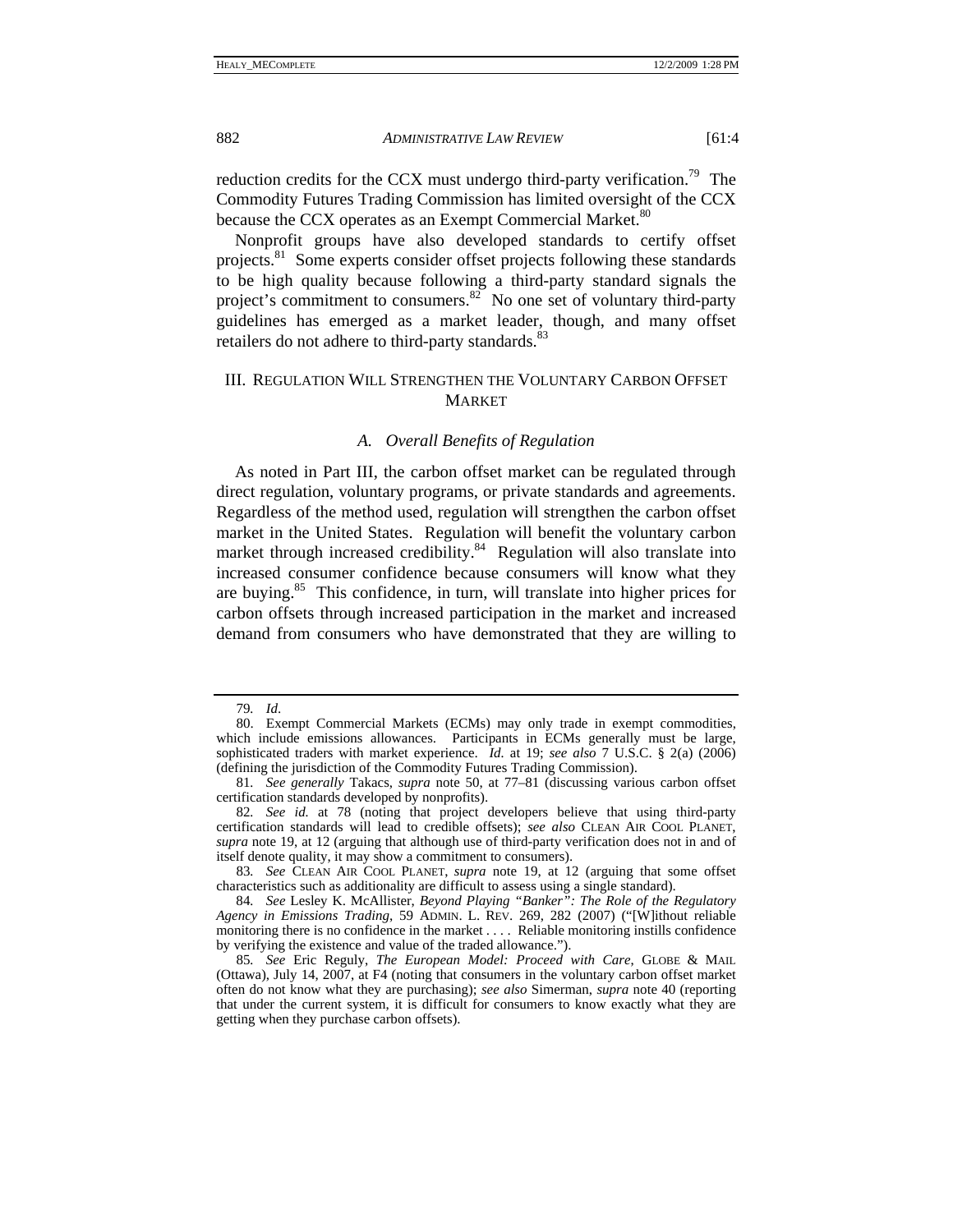pay more for offsets that are seen as credible.<sup>86</sup>

The opportunity for public participation in crafting a regulatory solution for the carbon offset market is important because of the disagreement among market participants over standards. Public participation in any regulatory solution will allow for a thorough review of the entire marketplace.<sup>87</sup> This process will then help the market become introspective and allow market participants to see what issues are most important.<sup>88</sup>

Market participants using the voluntary carbon market in preparation for a mandatory GHG emissions-reduction program would also benefit from regulation. First, a mandatory GHG reduction program will be highly regulated.<sup>89</sup> Experience in a regulated voluntary carbon market will help businesses gain experience with the regulations that would likely be enforced in a mandatory carbon market. $90$  Second, if companies that are currently purchasing carbon offsets want to be given credit for early action under a new mandatory scheme, the offsets they have purchased for this purpose must be seen as credible. $91$  Regulation would bring more credibility to these voluntary offset purchases, making it more likely that regulators would give purchasers credit for early action.<sup>92</sup>

88*. See* Spyke, *supra* note 87, at 267–68 (noting that public participation is a mechanism for considering a diverse range of views).

<sup>86</sup>*. See* Takacs, *supra* note 50, at 78 (noting that sophisticated consumers are willing to pay more for offsets perceived to be higher quality); *see also* Vandenbergh & Steinemann, *supra* note 26, at 1723 (noting that as "more carbon offsets are purchased the price of offsets is likely to rise").

<sup>87</sup>*. See* Nancy Perkins Spyke, *Public Participation in Environmental Decisionmaking at the New Millennium: Structuring New Spheres of Public Influence*, 26 B.C. ENVTL. AFF. L. REV. 263, 267–72 (1999) (noting that project developers hope that public participation can help agencies improve their decisionmaking processes and assure fully informed decisions). Public participation need not take the form of notice-and-comment rulemaking. Negotiations between market participants and the regulatory agency could serve the same purpose. *See* Janice Gorin, Note, *Caught Between Action and Inaction: Public Participation Rights in Voluntary Approaches to Environmental Policy*, 24 STAN. ENVTL. L.J. 151, 165 (2005) (examining the benefits of "collaborative governance" where the agencies and stakeholders work together to develop policy solutions).

<sup>89</sup>*. See generally* Victor B. Flatt, *Taking the Legislative Temperature: Which Federal Climate Change Legislative Proposal Is "Best"?*, 102 NW. U. L. REV. 123 (2007) (analyzing congressional proposals for climate change legislation and evaluating each plan based on policy choices); Nordhaus & Danish, *supra* note 14 (identifying issues that need to be addressed in any mandatory GHG emissions-reduction program).

<sup>90</sup>*. See* Abate, *supra* note 46, at 386–87 (arguing that corporations that achieve longterm emissions cuts and identify low-cost opportunities to reduce emissions will have a competitive advantage when a mandatory reduction plan is imposed).

<sup>91</sup>*. See* Nicholas DiMascio, Note, *Credit Where Credit Is Due: The Legal Treatment of Early Greenhouse Gas Emissions Reductions*, 56 DUKE L.J. 1587, 1596–98 (2007) (noting that emissions reductions must be credible if companies are going to receive credit for early action under a mandatory GHG reduction program).

<sup>92</sup>*. Cf.* GORTE & RAMSEUR, *supra* note 9, at 9 (recognizing that problems with reporting programs may make it difficult for firms to get credit for early action under a mandatory GHG emissions-reduction scheme).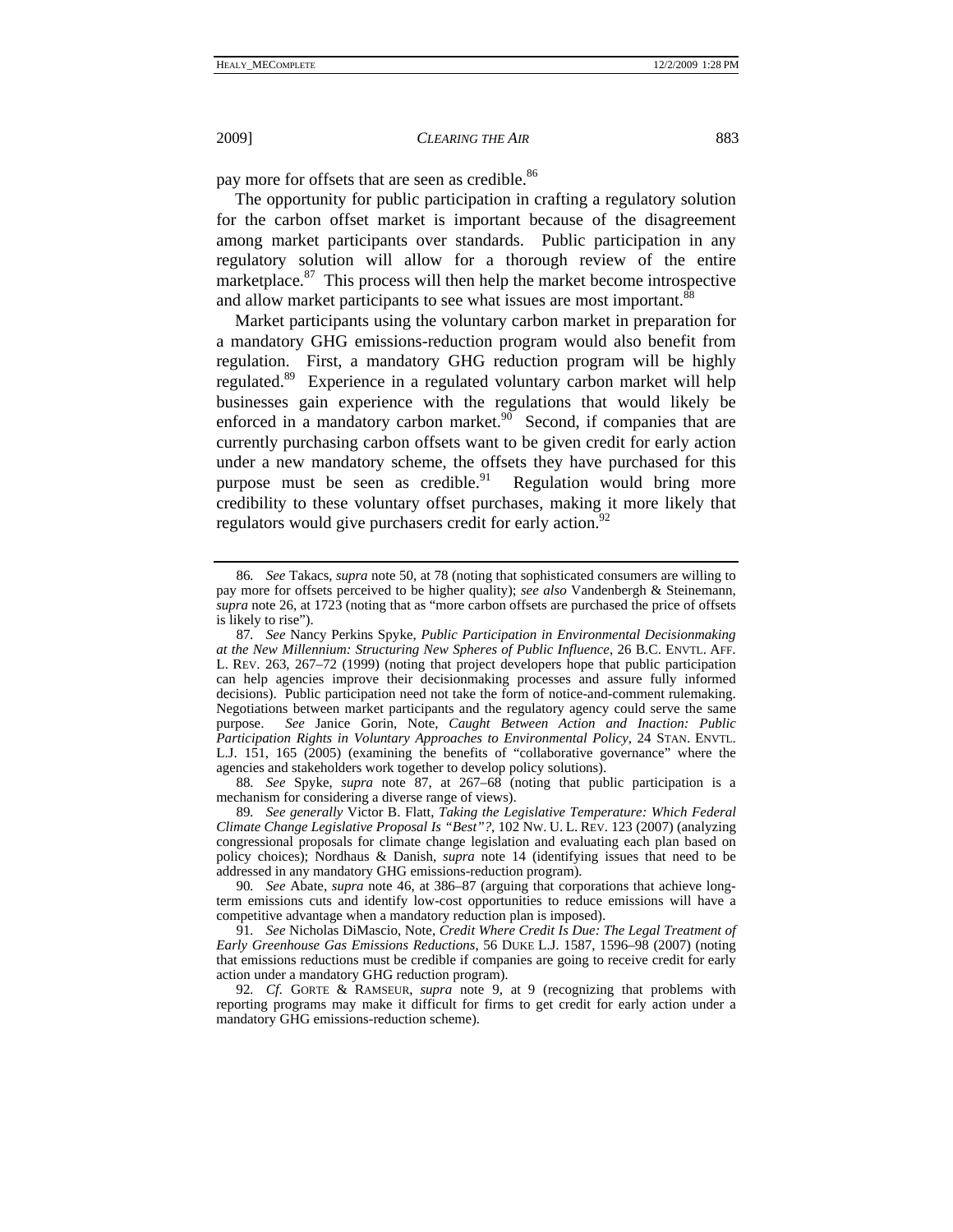## *B. Responses to Critics of Regulation of the Offset Market*

Some market participants have questioned the need for a single standard to judge offsets, because projects differ in complexity and method used to reduce GHG emissions. $93$  Others have questioned whether the carbon offset market should be regulated at all.<sup>94</sup>

Some commentators have pointed out that increased regulation could lead to higher offset costs which would discourage consumers from buying offsets.<sup>95</sup> While a higher price for carbon offsets might dissuade some consumers from purchasing offsets, evidence suggests that greater credibility brought by regulation will justify a higher price.<sup>96</sup>

Other critics have charged that regulating the carbon offset market will cause certain projects to be disqualified from providing offsets.  $97$ Alternatively, excluding projects from the marketplace would be justified if the projects do not provide additionality and meaningful reductions in GHG emissions.<sup>98</sup>

Others are concerned that regulation that might exclude certain projects would stifle innovation in the carbon offset marketplace.<sup>99</sup> Regulation, however, may serve to spur innovation in the marketplace by making offsets more lucrative, which would increase incentives for sellers to invent new projects to reduce GHG emissions.<sup>100</sup>

## IV. REGULATORY SOLUTIONS FOR THE CARBON OFFSET MARKET

# *A. DOE and Climate Leaders Programs as a Basis for Regulation of the Carbon Offset Market*

Using voluntary programs such as the Climate Leaders program or the EIA's voluntary reporting program as the basis for a federal regulatory scheme provides solutions to problems created by the voluntary carbon

 <sup>93.</sup> GAO REPORT, *supra* note 6, at 28. For example, a standard to govern offsets achieved through the use of alternative energy might be different than a standard for projects that reduce GHGs by planting trees.

<sup>94</sup>*. See id.* at 32 (reporting that some market participants believe that standards to govern the offset market will evolve on their own without federal regulatory action).

<sup>95</sup>*. Id.*

<sup>96</sup>*. Compare* Vandenbergh & Steinemann, *supra* note 26, at 1723 (noting that a higher offset price may decrease "compliance with the norm" and "raise distributive justice concerns"), *with* Takacs, *supra* note 50, at 77–78 (noting that consumers have been willing to pay a higher price for offsets that are perceived to be of a higher quality).

 <sup>97.</sup> GAO REPORT, *supra* note 6, at 32.

<sup>98</sup>*. See* Kay, *supra* note 7 (noting that dubious offset projects can create a consumer backlash against the entire voluntary-offset marketplace).

 <sup>99.</sup> GAO REPORT, *supra* note 6, at 32.

<sup>100</sup>*. Cf.* Vandenbergh & Steinemann, *supra* note 26, at 1723 (noting that offset prices may rise as more offsets are purchased).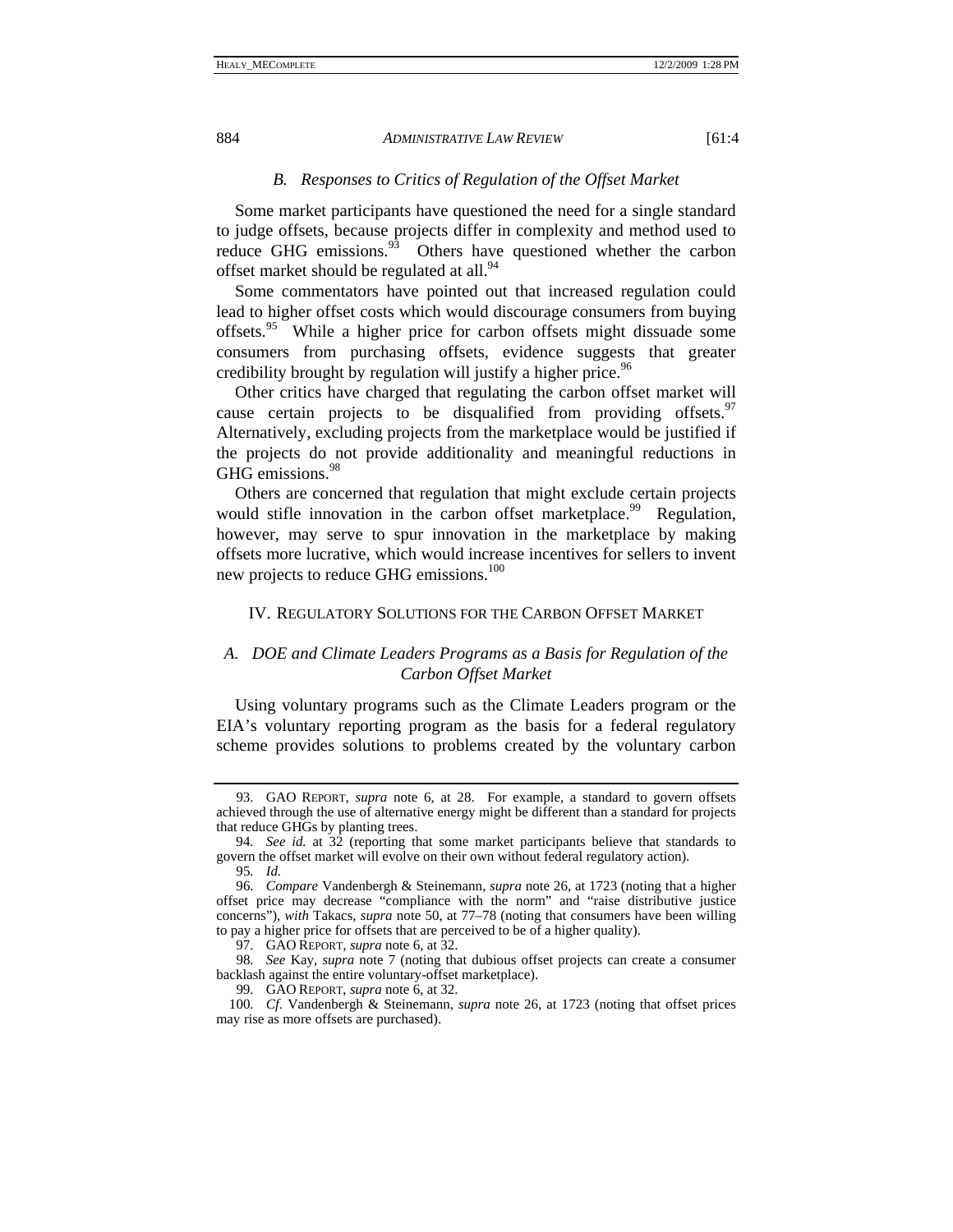offset market. Evaluating the strengths and weaknesses of each of these programs provides guidance regarding how to address the regulation of the carbon market in the United States.

Certification by either EIA or Climate Leaders would reassure consumers that they are actually getting something when they purchase offsets.<sup>101</sup> Encouraging offset providers to register their projects with EIA under its voluntary reporting program would address credibility concerns about baseline determination and the method used to calculate emissions reductions.102 EIA also lists emissions reductions on a registry, which could be used to track offsets to prevent double counting.<sup>103</sup>

Since EIA did not design its voluntary reporting program to regulate offsets, the program does not include standards governing additionality or permanence.104 If policymakers choose to use the EIA's voluntary reporting program to regulate the offset market, EIA will need to amend its current rules to provide offset-specific registration standards.

The Climate Leaders program is better adapted to address offsets because the program already has standards governing additionality and permanence.<sup>105</sup> The EPA already provides technical advice to companies regarding offset projects.<sup>106</sup> The Climate Leaders program could expand to encompass offset sellers, or the EPA could commence another program to provide technical advice to offset sellers and certify that projects have met certain standards governing additionality and permanence.

The problem with these programs currently is that they are voluntary and can do nothing to reach offset providers that do not participate.<sup>107</sup> Consumers would still need to be informed as to which offset sellers participated in each program. Developing a brand or logo that offset sellers could use to denote participation in the programs would serve to inform consumers.<sup>108</sup>

<sup>101</sup>*. See* GAO REPORT, *supra* note 6, at 28 (reporting that some market participants believe regulation will bring greater credibility to the carbon offset market in the United States).

<sup>102</sup>*. See* 10 C.F.R. § 300.6 (2009) (stating that methods used to calculate emissions reductions must be approved by the EIA).

<sup>103</sup>*. See* GAO REPORT, *supra* note 6, at 21 (noting that the EIA uses a registry to record GHG-emissions reductions).

<sup>104</sup>*. Cf.* 10 C.F.R. § 300.1 (stating the purpose of the voluntary reporting program, which does not include any mention of offsets).

<sup>105</sup>*. See* GAO REPORT, *supra* note 6, at 22 (describing the EPA's standards for using offsets).

<sup>106</sup>*. See id.* (explaining the EPA's current role in providing technical assistance for companies using offsets to reduce emissions).

<sup>107</sup>*. See* Guy Gugliotta & Eric Pianin, *Bush Plans on Global Warming Alter Little: Voluntary Programs Attract Few Firms*, WASH. POST, Jan. 1, 2004, at A1 (reporting that many companies refuse to participate in voluntary programs because participation would be costly or because they view the program as a precursor to future mandatory regulation).

<sup>108</sup>*. See* CLEAN AIR COOL PLANET, *supra* note 19, at 12 (arguing that a third-party seal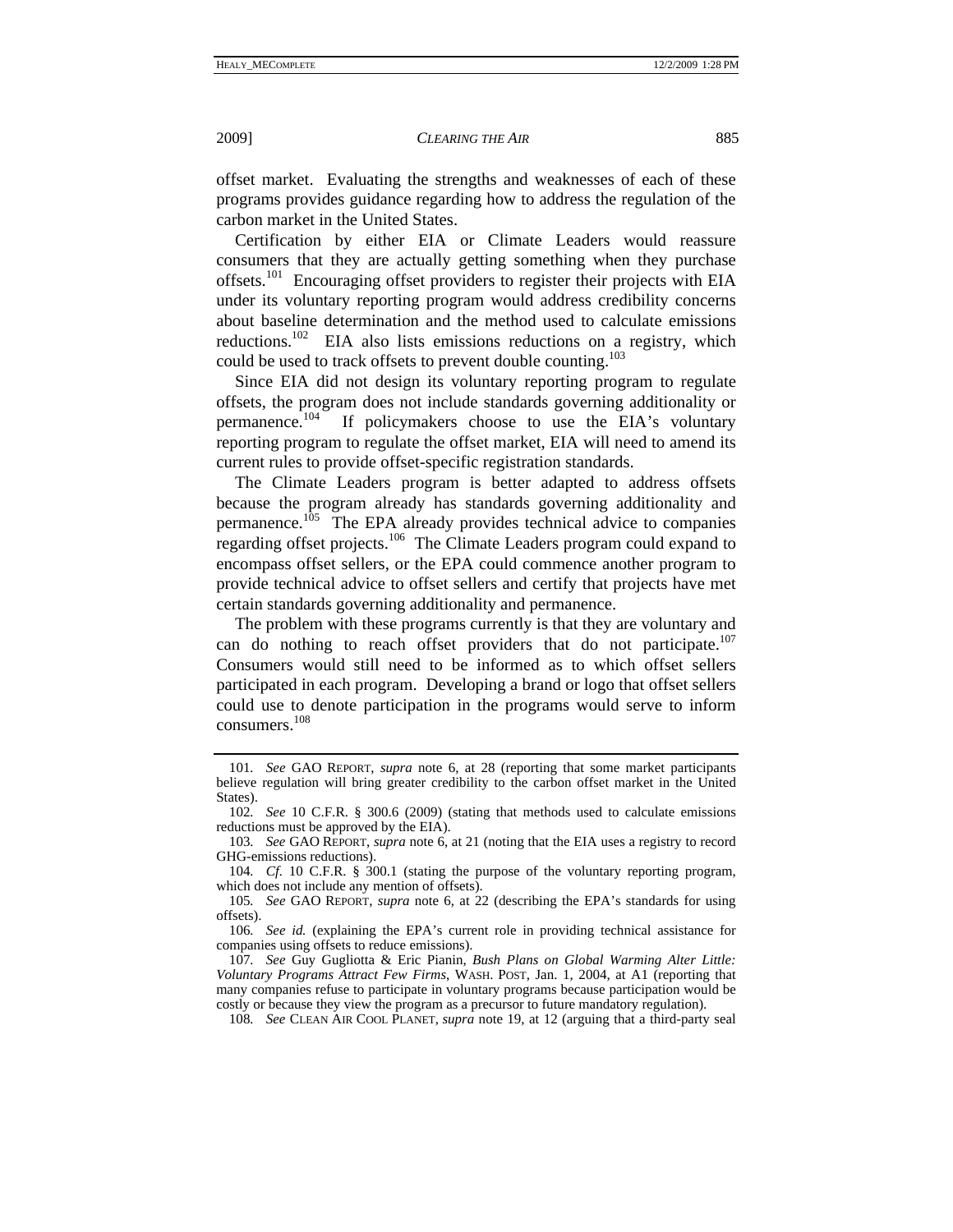#### *B. Regulating the Carbon Offset Market with the Green Guides*

One of the biggest problems with the carbon offset market is the disagreement among market participants over standards.<sup>109</sup> Green Guides that cover offsets could define additionality and regulate claims by offset sellers. A clear definition of what constitutes an offset and terms like additionality would make the market more comprehensible to consumers and commentators.<sup>110</sup>

Critics have pointed to the lack of information provided by offset sellers as a major impediment to transparency in the offset marketplace.<sup>111</sup> By recommending that sellers provide more information about sponsored projects to consumers, the FTC could bolster the credibility of the marketplace.<sup>112</sup>

Since many market participants argue that a single set of standards may not be effective or desirable for the carbon offset market, regulation that defines terms and requires disclosure might be a better fit.<sup>113</sup> By creating guidelines for offsets, the FTC would be able to help educate consumers about the offset marketplace and help them understand what makes a quality offset.<sup>114</sup> While some critics argue that the FTC's traditional method of enforcement does not foster consumer education, a uniform set of regulations would help consumers understand what they are buying and assess the quality of offsets they are purchasing themselves. <sup>115</sup>

## *C. Hybrid Public–Private Regulatory Scheme*

A hybrid regulatory model based on the CCX could address many of the concerns present in the carbon offset market.<sup>116</sup> A regulatory scheme in

of approval would be valuable to consumers).

<sup>109</sup>*. See* Fahrenthold & Mufson, *supra* note 30 (reporting that the lack of agreement over standards is hampering offset sellers).

<sup>110</sup>*. See* Simerman, *supra* note 40 (reporting that consumers do not know the value of the offsets they are buying).

<sup>111</sup>*. See* GAO REPORT, *supra* note 6, at 29 (noting the dearth of information provided by offset sellers on their websites).

<sup>112</sup>*. See id.* (noting that it is difficult for consumers to verify the quality of carbon offsets because they lack information).

<sup>113</sup>*. See id.* at 28–29 (noting that the variety and complexity of offset projects would make it difficult to apply a single standard to the carbon offset market).

<sup>114</sup>*. See* Woods, *supra* note 47, at 87–88 (pointing to the success of the EPA's Energy Star program in educating consumers and arguing that the Federal Trade Commission (FTC) should adopt a regulatory solution that models that program).

<sup>115</sup>*. See id.* (arguing that regulation of the offset market by the FTC will lead to consumers policing offset sellers themselves).

 <sup>116.</sup> An exchange-based voluntary carbon market would function much like the CCX in the sense that sellers would register offsets for sale on the exchange, but sellers would not be required to commit to reducing GHG emissions. A voluntary carbon exchange would be open to all buyers and sellers who meet the regulatory requirements. *Cf.* Jonathan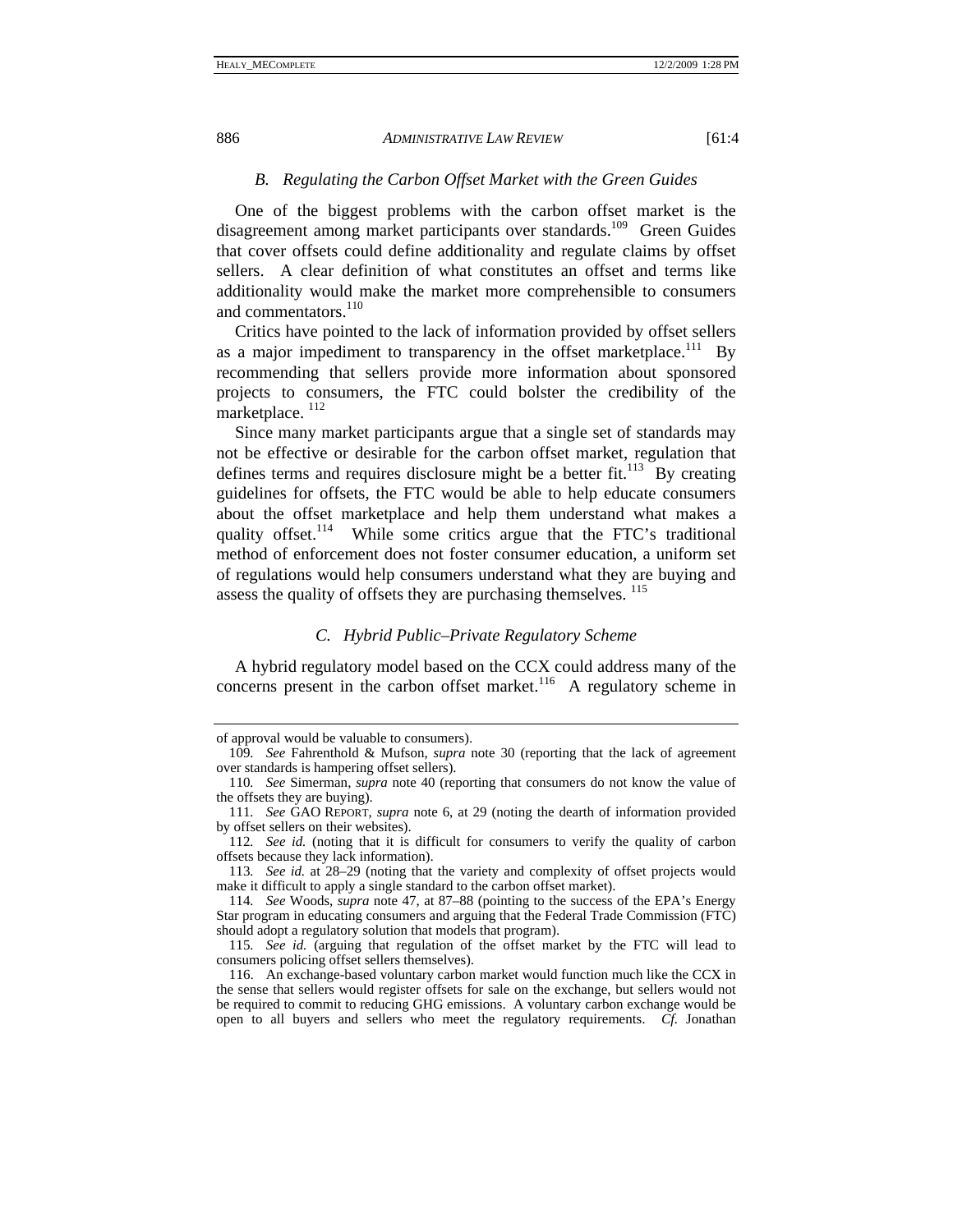which sellers sell offsets on a central exchange like stocks would be a possible solution. Sellers would obtain offsets under the current format by either sponsoring projects or buying offsets wholesale.<sup>117</sup> Individual sellers would register their offsets with the regulating agency and, much like financial stocks auditors, would verify the underlying asset and report it to the regulating body.118 Consumers and sellers would then trade the offsets based on the information provided to the regulatory body.<sup>119</sup> The exchange would use a registry to track ownership of offsets.<sup>120</sup> This approach would address concerns about third-party verification, double counting, and methods used to calculate reductions.<sup>121</sup>

The exchange would operate privately much like the CCX, but a regulatory agency would be responsible for setting standards used to verify the offsets and reviewing reports submitted by auditors in order to police compliance.<sup>122</sup> It is possible that the EPA could serve as the regulatory agency because the EPA already has experience setting accounting standards for offsets under the Climate Leaders program.<sup>123</sup>

## *D. Benefits and Drawbacks of Regulatory Solutions*

While using the DOE's emissions-reduction registration program or the Climate Leaders program as a regulatory template would address some of the problems that plague the voluntary carbon market, the FTC Green

Donehower, Comment, *Analyzing Carbon Emissions Trading: A Potential Cost Efficient Mechanism to Reduce Carbon Emissions*, 38 ENVTL. L. 177, 202–05 (2008) (describing how the CCX functions and noting that the CCX has created a successful emissions trading market).

<sup>117</sup>*. See* GAO REPORT, *supra* note 6, at 10–11 (analyzing current practices for creating offsets).

 <sup>118.</sup> The regulatory framework would look much like the securities laws that govern the sale of stocks and the reporting of information on corporations' financials. *See generally*  LOUIS LOSS & JOEL SELIGMAN, FUNDAMENTALS OF SECURITIES REGULATION (5th ed. 2004) (describing how stock and securities exchanges are regulated).

<sup>119</sup>*. See id.* at 150 (noting that under the efficient-market hypothesis, information disseminated to the public will be reflected in the price of the commodity that the information is about).

 <sup>120.</sup> This registry would function in the same way as the registry that CCX market participants use to track the ownership of offsets sold on the exchange. *See* GAO REPORT, *supra* note 6, at 5 (discussing the CCX's method for participants to track the ownership of offsets).

 <sup>121.</sup> Auditors would serve as the third-party verifiers and apply standards developed by the regulating agency. *See* LOSS & SELIGMAN, *supra* note 118, at 191–208 (noting the role that auditors play in regulating the financial markets).

 <sup>122.</sup> The agency would set accounting standards to measure additionality, baseline determination, and the amount of GHG emissions reduced. *See id.* at 149–208 (explaining the SEC'S role in regulating information disclosure and accounting practices).

<sup>123</sup>*. See* GAO REPORT, *supra* note 6, at 22 (noting that the EPA has developed accounting standards for offset project types, such as landfill, gas, and boiler replacement projects).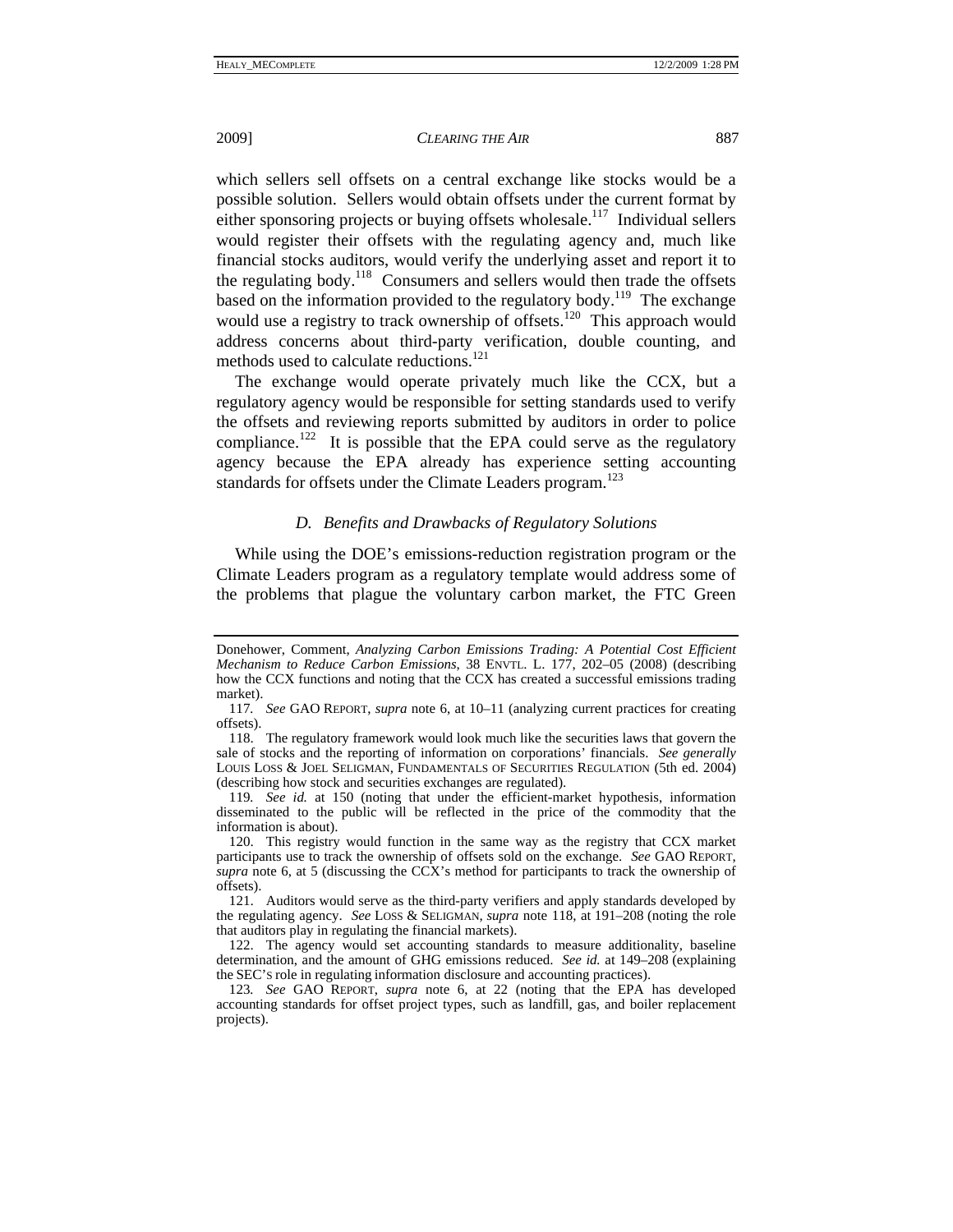Guides provide a better regulatory solution. The Green Guides represent a more traditional form of regulation and can be enforced by the FTC or another implementing agency.<sup>124</sup> The Climate Leaders program and the DOE's reporting program are voluntary programs, so they would only reach sellers that choose to participate.<sup>125</sup> The Green Guides are voluntary in the sense that companies can choose whether to follow the Guides' recommendations. Unlike the Climate Leaders program or DOE voluntary reporting program, however, the FTC could still prosecute companies for unfair trade practices if they do not follow the Green Guides.<sup>126</sup> In this sense, the Green Guides represent more of a "safe harbor" provision than a voluntary program.<sup>127</sup>

Developing a regulatory model in which the carbon market functions like a stock exchange would bring the most credibility to the market.<sup>128</sup> This approach is not without its own drawbacks, however. Setting standards and auditing offset projects would require substantial resources from both the regulatory agency and private offset sellers.<sup>129</sup> Costly audits may prevent many smaller, worthwhile projects from being able to sell offsets.130 Eliminating projects in this manner could mean that additional projects may not occur because they will not qualify for offset funds.<sup>131</sup> Further, the offset market may not currently be sophisticated enough to require this high level of regulation.<sup>132</sup>

<sup>124</sup>*. See* Gorin, *supra* note 87, at 163–68 (noting that an agency might choose to use voluntary programs because it does not have the statutory authority to issue regulations).

<sup>125</sup>*. See* Gugliotta & Pianin, *supra* note 107 (discussing how few U.S. companies have volunteered under the Climate Leaders program and how the heaviest polluters have an incentive not to volunteer in order to avoid paying the heavy cost of cleaning up).

<sup>126</sup>*. See* 16 C.F.R. § 260.1 (2009) (stating that while compliance with the Guides is voluntary, practices inconsistent with the Guides' principles may lead to enforcement action by the FTC).

<sup>127</sup>*.* 16 C.F.R. § 260.3.

 <sup>128.</sup> Such a regulatory model would be imposed on the market and would address all of the controversies surrounding the marketplace. A regulatory program under the DOE or the EPA using the Climate Leaders program would be voluntary. FTC regulation would not require third-party verification or use a registry.

<sup>129</sup>*. See* GAO REPORT, *supra* note 6, at 32 (concluding that increased oversight might increase transaction costs in the offset market); *see also* Nordhaus & Danish, *supra* note 14, at 117 (observing that the cost of a regulatory program to the regulatory agency is a function of the complexity of the regulatory program).

<sup>130</sup>*. See* CLEAN AIR COOL PLANET, *supra* note 19, at 12 (recognizing that some offset project developers may not want to incur the transaction cost of third-party verification).

 <sup>131.</sup> Requiring audits may serve to eliminate some additional offset projects because the developer needs the money from selling the offsets in order to pay for the project and would not be able to afford the registration costs. *Cf.* CLEAN AIR COOL PLANET, *supra* note 19, at 6 (discussing the difficulty in obtaining up-front financing for truly additional projects).

 <sup>132.</sup> Because the industry is not regulated, there is little available data on the size and scope of the voluntary market in the United States. *See* RAMSEUR, *supra* note 13, at 2 (conceding that the exact scope of the voluntary market in the United States is unknown because there is no registry or tracking system for offsets). Policymakers may want more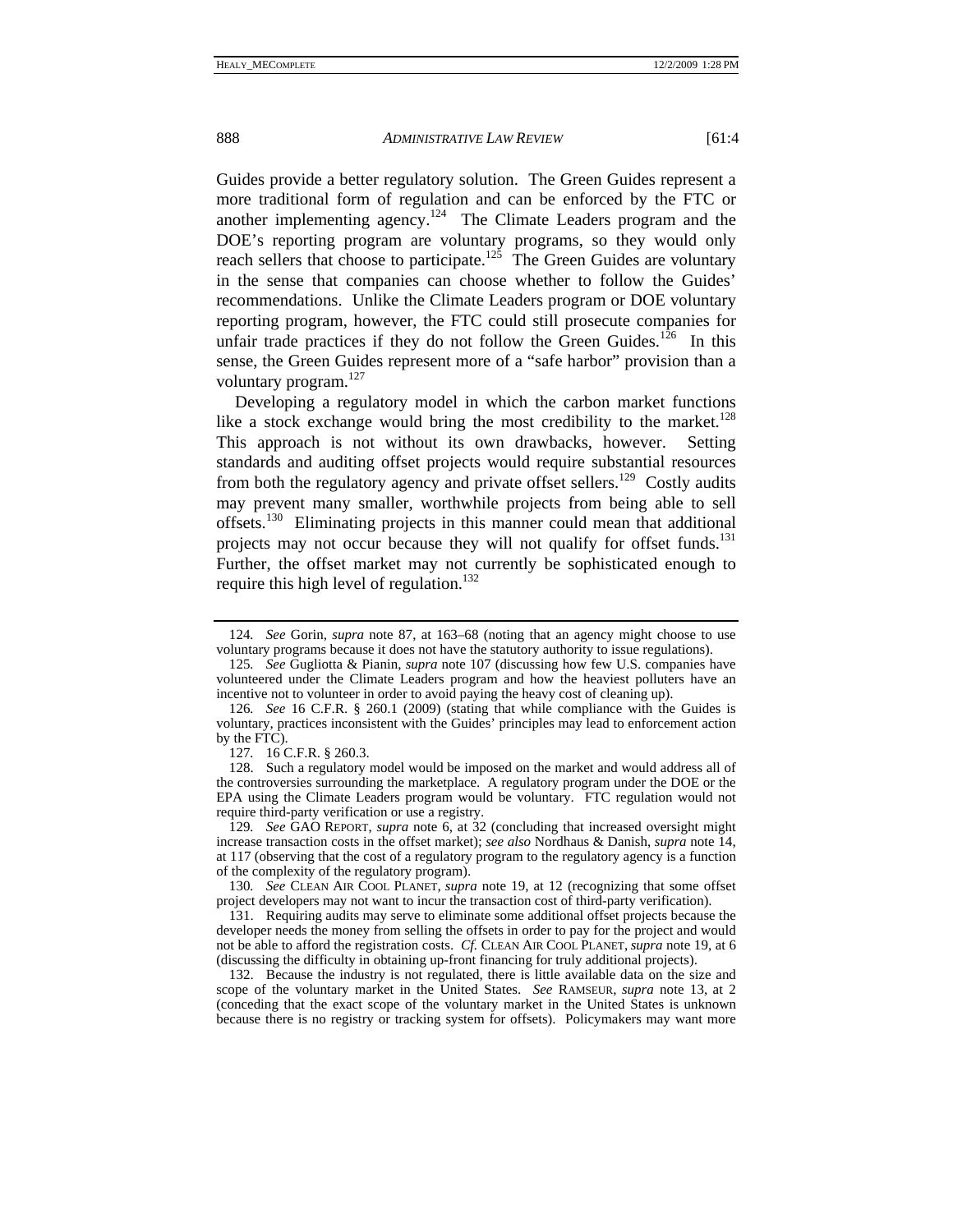Because a regulatory solution for the offset market based on a stock exchange would require creating a new regulatory structure and impose significant costs on the market, addressing the carbon market through the Green Guides might be the best solution.<sup>133</sup> Under this plan, regulation by the FTC would be less costly because it would not require audits or extensive submissions to the regulating agency.<sup>134</sup> The Green Guides would be enforceable to a certain degree and would address the market's biggest concerns: credibility, lack of information, and disagreement over standards.

# V. THE IMPORTANCE OF THE VOLUNTARY CARBON OFFSET MARKET TO REDUCING GHG EMISSIONS

Even if Congress passes a form of mandatory GHG reduction legislation such as a cap-and-trade system, the voluntary carbon offset market will still provide a useful tool for addressing GHG emissions. Any mandatory GHG reduction legislation will likely include a transition period during which binding GHG emissions limits will be phased in gradually. Working with a regulated voluntary carbon offset market could help regulators transition to a mandatory cap-and-trade system.<sup>135</sup>

The voluntary offsets market could be used to fill gaps left in any mandatory GHG reduction plan.<sup>136</sup> Further, some commentators have argued that GHG legislation proposed by Congress is not robust enough to prevent climate change.137 A regulated voluntary carbon offset market

comprehensive data on the market before undertaking such costly regulatory measures.

<sup>133</sup>*. See* Nordhaus & Danish, *supra* note 14, at 117 (suggesting that regulatory schemes that build upon existing programs impose smaller implementation costs than new regulatory programs).

<sup>134</sup>*. See* Floyd Norris, *Reasons Some Firms Left the U.S.*, N.Y. TIMES, Aug. 8, 2008, at C1 (asserting that the high cost of financial audits has driven companies from the United States).

 <sup>135.</sup> Current GHG reduction legislation before Congress is very complex with different standards for different industries. *See* Rich Lowry, *The Waxman–Markey Travesty*, NAT'L REV. ONLINE, June 30, 2009, http://article.nationalreview.com/?q=MDc3OWI1NjJjYWZmNmE4NjQ4Y2ZlNDMxNzgy YmI5ZDI= (criticizing the Waxman–Markey bill as a capitulation to special interests).

Experience gained from developing standards for additionality, calculating baseline emissions, and establishing permanence for the voluntary carbon offset market would prove useful to regulators.

 <sup>136.</sup> A large industrial-source, downstream cap-and-trade program would cover around  $40\%$  of  $CO<sub>2</sub>$  emissions in the United States, leaving large sources of GHG emissions, such as the transportation and residential sectors, uncovered. Nordhaus & Danish, *supra* note 14, at 128.

<sup>137</sup>*. See* Editorial, *Waxman–Markey; Action on Climate Change Is Overdue. But Is This the Best We Can Hope for?*, WASH. POST, June 26, 2009, at A24 (arguing that the Waxman–Markey bill is too riddled with loopholes to be effective). Some reports maintain proposed climate change legislation will do nothing to reduce GHG emissions before 2020. Lowry, *supra* note 135.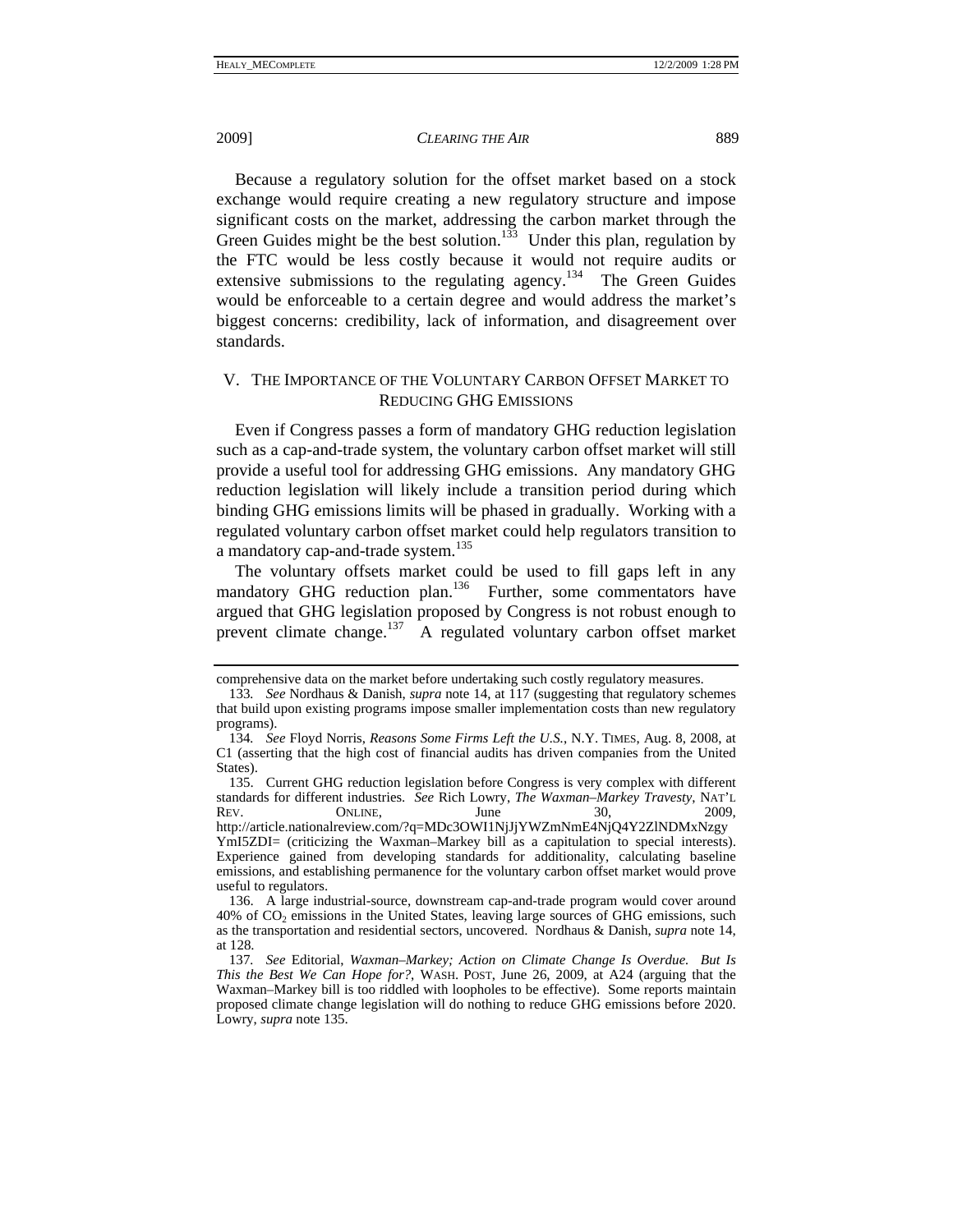could help the United States play a greater role in addressing climate change by reducing GHG emissions below reductions required by a mandatory GHG reduction program.<sup>138</sup>

Some commentators also do not believe that offsets are a useful tool for addressing climate change. Some go so far as to compare selling offsets to the papal indulgences of the Middle Ages.<sup>139</sup> Others argue that offsets allow people to feel better about their lifestyle while contributing little to reducing GHG emissions.<sup>140</sup> Critics charge that offsets take the focus away from conservation and dissuade people from making simple lifestyle changes that would produce meaningful reductions in GHG emissions.<sup>141</sup>

While carbon offsets have endured much criticism, they can serve as an educational tool to inform consumers about their contribution to climate change.142 By marketing carbon offsets, companies could increase awareness of measures that individuals could take to easily limit their GHG emissions.<sup>143</sup> Further, the offset market could be used to educate Further, the offset market could be used to educate consumers about the dangers of increasing GHG emissions and climate change.<sup>144</sup> A credible offset market with accepted standards could also serve as a tool for increasing support for legislation and regulation reducing GHG emissions.<sup>145</sup> If individuals feel that they are helping to reduce GHG

140*. See* Fahrenthold & Mufson, *supra* note 30 (reporting that in return for feeling good about themselves by buying offsets consumers sometimes receive nothing of any value).

 <sup>138.</sup> Even in an economy-wide cap-and-trade program, such as the one proposed in Waxman–Markey, H.R. 2454, 111th Cong. (2009), individuals and organizations that could not further reduce their GHG emissions might want to buy offsets to become carbon neutral. *See* Vandenbergh & Steinemann, *supra* note 26, at 1720–21 (arguing that carbon neutrality is attractive because it allows individuals to take personal responsibility for their contribution to climate change).

<sup>139</sup>*. See* Takacs, *supra* note 50, at 83 ("[V]oluntary offsets illustrate 'moral deflection devices,' instruments that allow us to feel better about ourselves while continuing to live lives that harm people far from our sights."); *see also* Kay, *supra* note 7 (reporting that buying offsets could be similar to buying indulgences if individuals do not take other steps to minimize their GHG emissions).

<sup>141</sup>*. See* Vandenbergh & Steinemann, *supra* note 26, at 1722 (noting concerns that the availability of offsets may distract people from supporting government regulation and undertaking individual behavior changes that reduce GHG emissions); *see also* De Lollis, *supra* note 20 (reporting that critics fear selling offsets may distract the public from supporting stricter GHG emissions legislation); Keith Bradsher, *Outsized Profits, and Questions, in Effort to Cut Warming Gases*, N.Y. TIMES, Dec. 21, 2006, at A1 (arguing that cheap, profitable offset projects will encourage short-term solutions at the expense of fundamental, long-term climate change policy).

<sup>142</sup>*. See* CLEAN AIR COOL PLANET, *supra* note 19, at 10 (arguing that the voluntary offset market's ability to educate consumers is more important than the market's role in reducing GHG emissions).

<sup>143</sup>*. See* Vandenbergh & Steinemann, *supra* note 26, at 1720–21 (arguing that the carbon offset market will open the minds of more individuals to environmental awareness).

<sup>144</sup>*. See* CLEAN AIR COOL PLANET, *supra* note 19, at 10 (emphasizing that while awareness of the dangers of climate change has increased, these concerns have not translated into policy initiatives to address global warming).

<sup>145</sup>*. See id.* (arguing that greater participation in the offset market could lead to greater